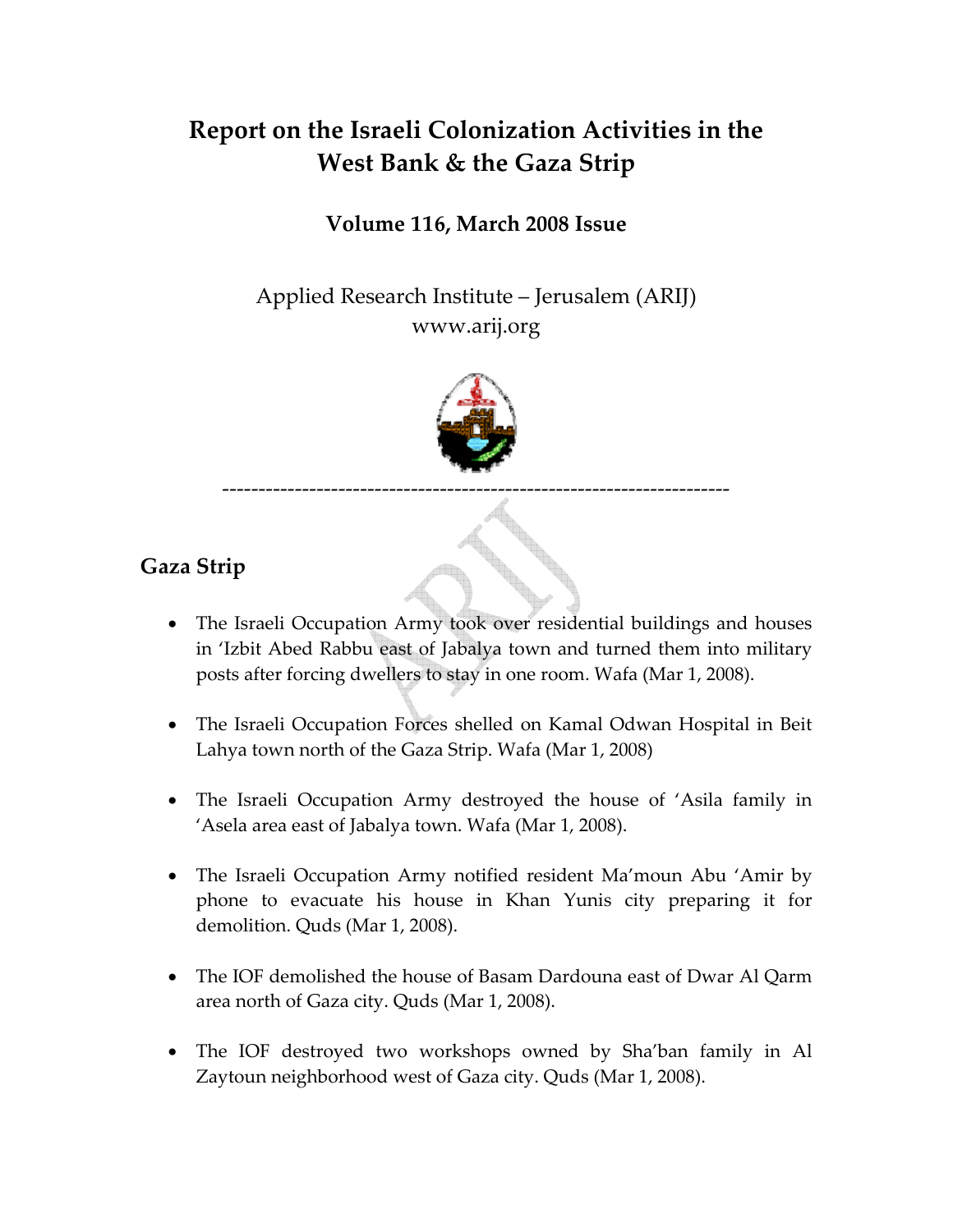- The Israeli Occupation Army partially demolished the house of 'Abed El Karim Khala east of Jabalya town, causing severe damages to the properties. Quds (Mar 1, 2008).
- The Israeli Army notified residents Abu 'Ala Al Ja'beer and Al Razayneh family by phone to evacuate their houses preparing them for demolition. Houses are located in Beit Lahya and Jabalya towns. Quds (Mar 1, 2008).
- The IOF destroyed the house of Martyr Khalil Abu Ahl in Al Shata' refugee camp west of Gaza city. Quds (Mar 1, 2008).
- The Israeli Army opened fire on Palestinian houses and properties west of Gaza city, causing damages and loses. Wafa (Mar 2, 2008).
- The Israeli Occupation Forces demolished the second floor of a two-storey house in Tal Al Za'tar area north of the Strip owned by Shamaly family. Wafa & Quds (Mar 2, 2008).
- The Israeli Occupation Army constructed earth mounds in Jabal Al Kashif area east of Jabalya refugee camp north of Gaza Strip. Wafa (Mar 2, 2008).
- The Israeli Army threatened to demolish Al Barawy Burj in Jabalya Street north of the Strip and asked residents to evacuate it immediately. In addition, the IOF notified resident Rami Al Za'anin in Beit Hanun town of their intention to demolish his house. Quds (Mar 2, 2008).
- The Israeli Occupation Forces completely demolished the house of Midhat 'Atta Allah in Al Nafaq Street north of Gaza city. Quds (Mar 2, 2008).
- The IOF destroyed a lethal workshop in Al Sahaba Street in the middle of Gaza city and caused damages to the nearby houses. Wafa (Mar 3, 2008).
- The IOF demolished the house of 'Abed El Rahman 'Atta Allah in Al Yarmouk neighborhood north of Gaza city. Quds (Mar 3, 2008).
- The Israeli Occupation Army demolished two houses in 'Abasan Al Jadeda and Bani Suhaila towns in Khan Yunis city. Among the owners, the following was known: Khalid Abu 'Anza. Quds (Mar 3, 2008).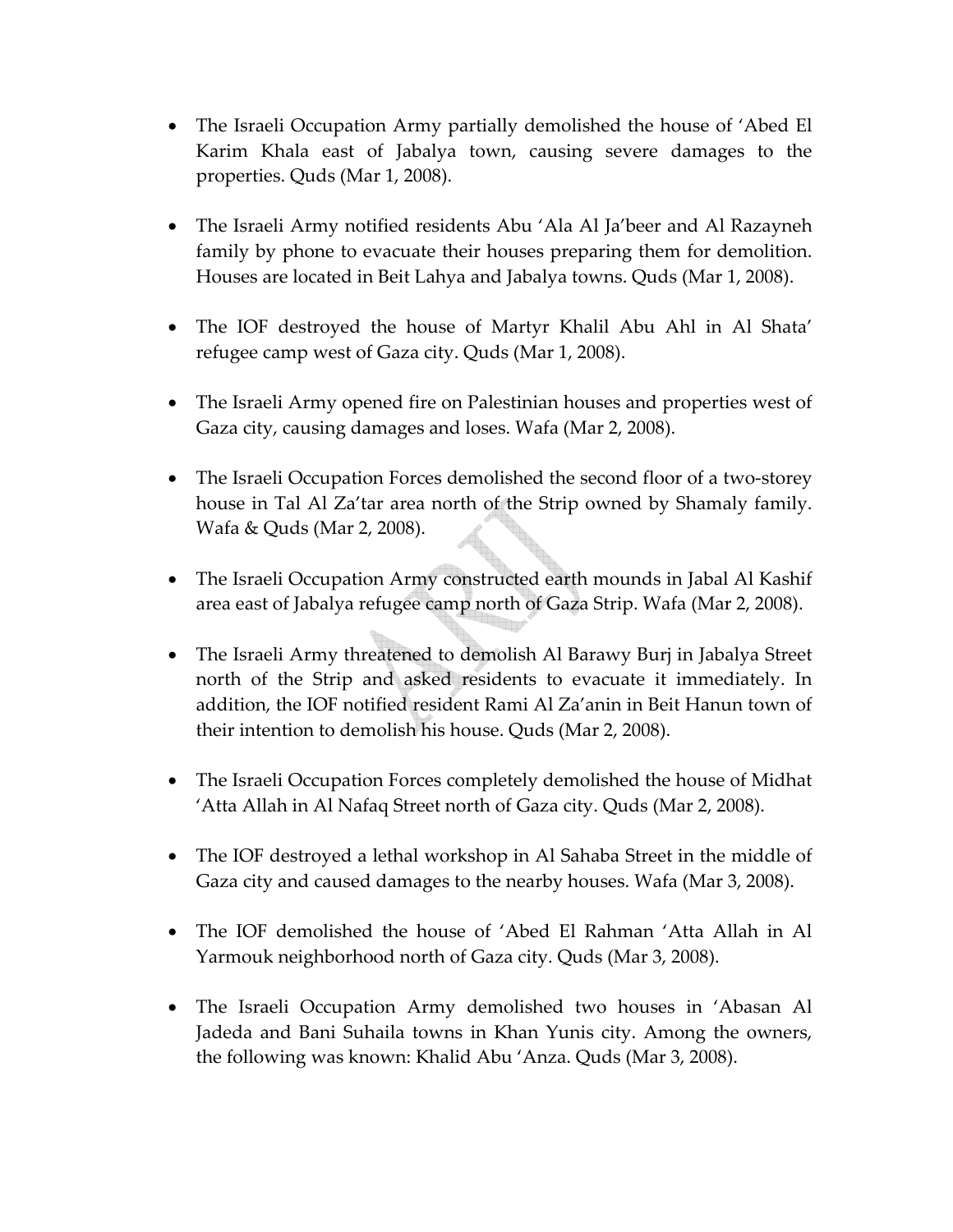- The IOF destroyed a carpentry workshop in Yibna refugee camp west of Rafah governorate owned by Abu Tah family. Quds (Mar 3, 2008).
- The IOF destroyed three lethal workshops and one carpentry shop owned by 'Abed El 'Al family in Zu'rub area in Rafah, Al Batran family in Jabalya refugee camp, Abu Habal family in Tal Al Za'tar north of the Strip and Muhammad Yousef Shabat in Beit Hanun. Quds (Mar 4, 2008).
- A lethal workshop was demolished by the IOF in Jaffa Street north of Gaza city. Quds (Mar 4, 2008).
- The Israeli Occupation Forces staged into Abu Hadaf area north of Al Qarara town and surrounded the house of Al Sumeiry family under the pretext of looking for wanted Palestinian people. Wafa (Mar 4, 2008).
- The Israeli Occupation Army opened fire at Palestinian houses east of Al Maghazi refugee camp in the middle of Gaza Strip and caused damages to the houses. Wafa (Mar 4, 2008).
- The Israeli Occupation troops opened fire at the Palestinian houses and properties in Jabal Al Rees area northeast of Al Tufah neighborhood east of Gaza city, causing loses to the properties. Wafa (Mar 5, 2008).
- The Israeli Occupation Forces shelled on Palestinian houses east of Jabalya town north of the Strip, causing damages to the walls and windows. Wafa (Mar 5, 2008).
- The Palestinian Ministry of Labor announced that the last incursion into the Gaza Strip by the Israeli Occupation Army caused the complete demolition of 26 Palestinian houses in Al Tufah neighborhood and east of Jabalya town in addition to three buildings related to the Palestinian Ministry of Interior and 10 workshops. In Al Zaytoun neighborhood, Tal Al Hawa, Al Bureij refugee camp and in Beit Lahya town, the IOF completely demolished 10 Palestinian houses along with 500 others which were partially demolished. Quds (Mar 5, 2008).
- The Israeli Occupation Army in Kisufim military base opened fire at Palestinian houses northeast of Al Qarara town north of Khan Yunis, causing panic to residents and damages to properties. Wafa (Mar 6, 2008).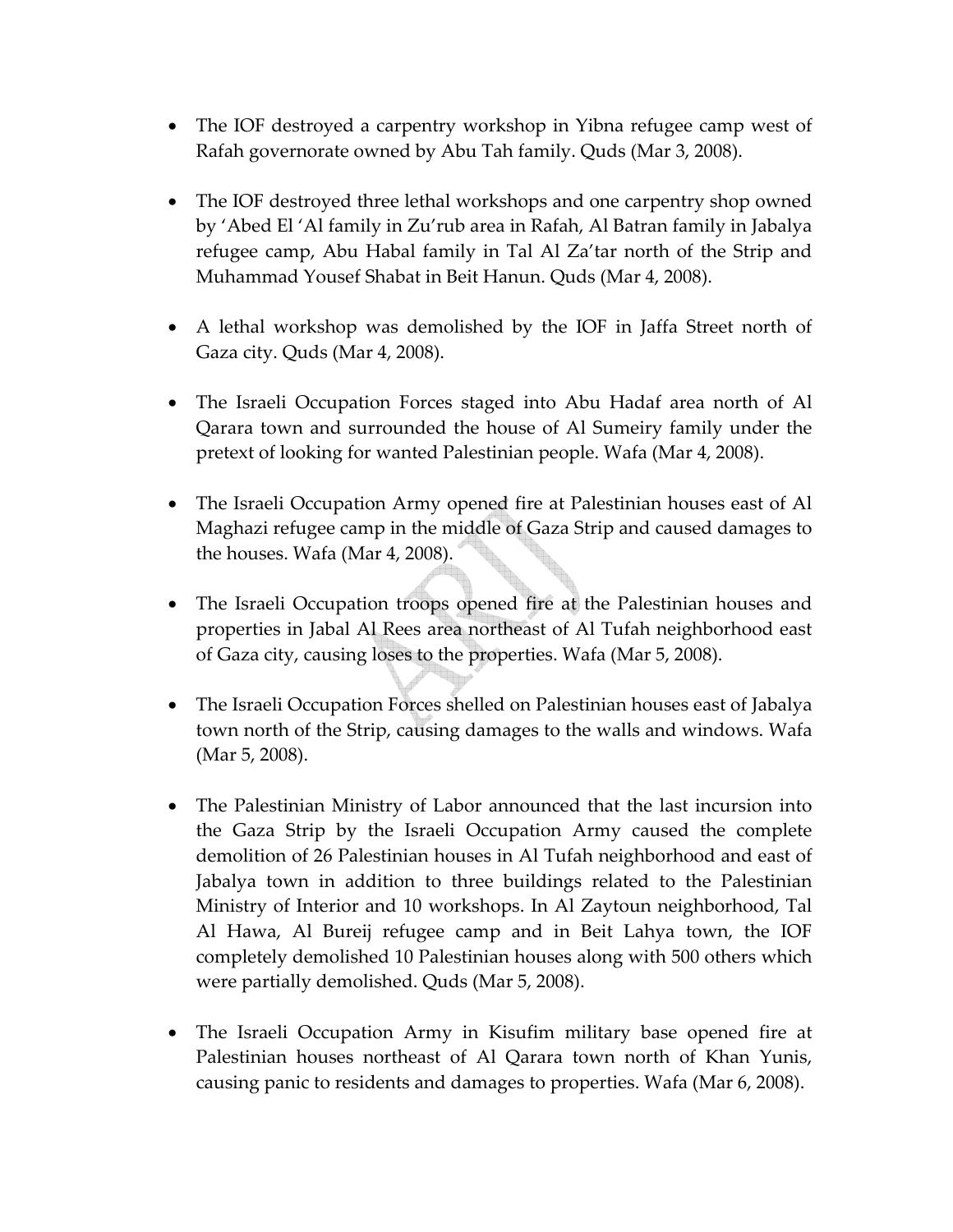- The Israeli Occupation Forces based at Kisufim military base shelled on Palestinian houses in Al Qarara town northeast of Khan Yunis governorate and caused damages to the properties. The house of Martyr Zakariya Al 'Emaoy received some shelling. Wafa (Mar 9, 2008).
- The IOF shelled on a Palestinian house in Tal Al Za'tar area north of the Gaza Strip and caused severe loses to the properties. Wafa (Mar 10, 2008).
- The Israeli Occupation Army shelled on the southern entrance of Beit Hanun town causing severe damages to the electricity network. Quds (Mar 11, 2008).
- The IOF notified resident Khaled 'Isaleh of their intention to demolish his two‐storey house in Jabal Al Kashif area east of Jabalya town. Wafa (Mar 11, 2008).
- Israel is planning to construct 236 kilometers fence on the Israeli- Egyptian borders at an estimated cost of NIS 1.4 Millard. Part of the fence (about 84 km) will be equipped with electronic sensors. Moheet (Mar 17, 2008).
- The Israeli Occupation bulldozers staged into the Bedouin village north of Beit Lahya town and razed vast areas of agricultural lands. Wafa (Mar 26, 2008).
- The Israeli Occupation Army centered in Megan military base on the eastern part of the Gaza Strip and opened fire at Palestinian houses in Al Maghazi refugee camp in the center of the Strip and caused severe damages. Wafa (Mar 27, 2008).
- The Israeli Occupation bulldozers demolished three houses owned by Hisham, Naser and Yasir Abu Mudaf in Abu Al 'Ajeen area east of Al Qarara town along with a poultry farm owned by Abu Shamas family; in addition, the IOF razed more than 50 dunums of lands planted with Olives which belong to al Qadra, Mhana and Khashan families. Maan News (Mar 27, 2008).
- The Israeli Occupation bulldozers razed vast areas of lands planted with field crops in Al Farahin area east of Khan Yunis city. Wafa (Mar 31, 2008).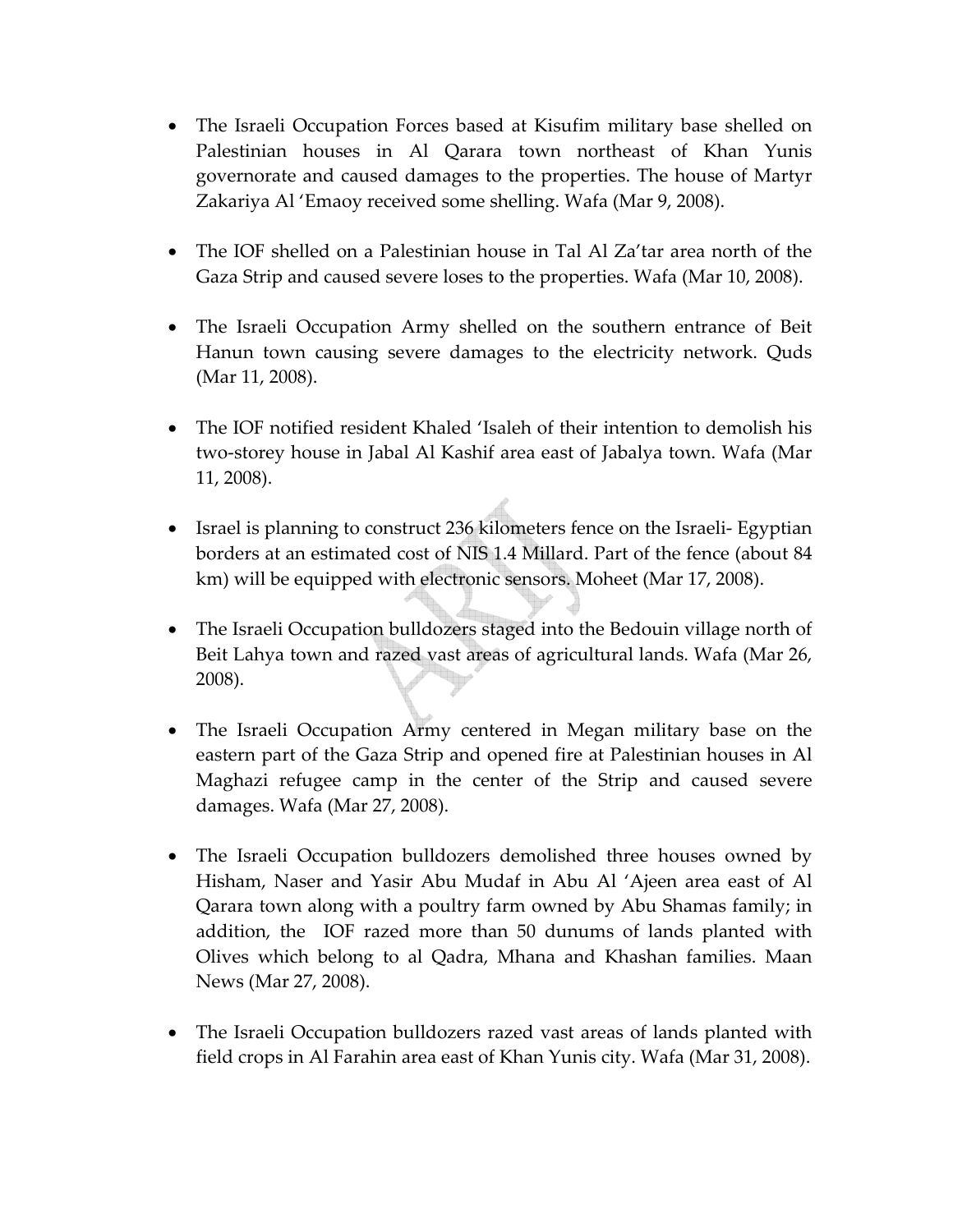## **Bethlehem**

- The Israeli Occupation Forces broke into the house of Hussein 'Ali Khader Salah in Al Khader town west of Bethlehem city and aggressed on the owner and his son. Quds (Mar 1, 2008).
- The Israeli Occupation Army staged into the old town of Al Khader south of Bethlehem city and searched houses and dynamited entrances under the pretext of looking for wanted Palestinian people. Maan News (Mar 4, 2008).
- The IOF demolished the two-storey house of Muhammad Shehada in Wadi Em 'Ali area in Bethlehem city after forcing dwellers to evacuate it under the threat of weapon. In addition, the IOF partially demolished the house of Essam Al Shaer in Al Saf Street. Wafa & Quds (Mar 7, 2008).
- The Israeli Occupation Forces closed the southern entrance of Al Khader village (Al Nashash) with an Iron Gate. Wafa (Mar 13, 2008).
- The Israeli Occupation Army staged into Tequ' village south of Bethlehem city and took over several numbers of houses and turned them into military sites. Among the owners, the following was known: Hussein Hassan Suleiman. Maan News (Mar 14, 2008).
- The Israeli Occupation Forces staged into Bethlehem city and surrounded the houses near the Palestinian headquarter. Wafa (Mar 18, 2008).
- The Israeli settlers of Eli'zer settlement constructed a 100 m<sup>2</sup> house on lands of Muneir Hussein Musa in an attempt to construct an outpost on his 14 dunums lands located in Al Dahr area in Al Khader village. PNN (Mar 18, 2008).
- The IOF broke into the house of Al Hirami family in Al Saf Street and demolished furniture and properties. Maan news (Mar 19, 2008).
- New Israeli plan to construct new neighborhood in Efrat settlement composed of 54 new housing units and a theme park. Quds (Mar 22, 2008).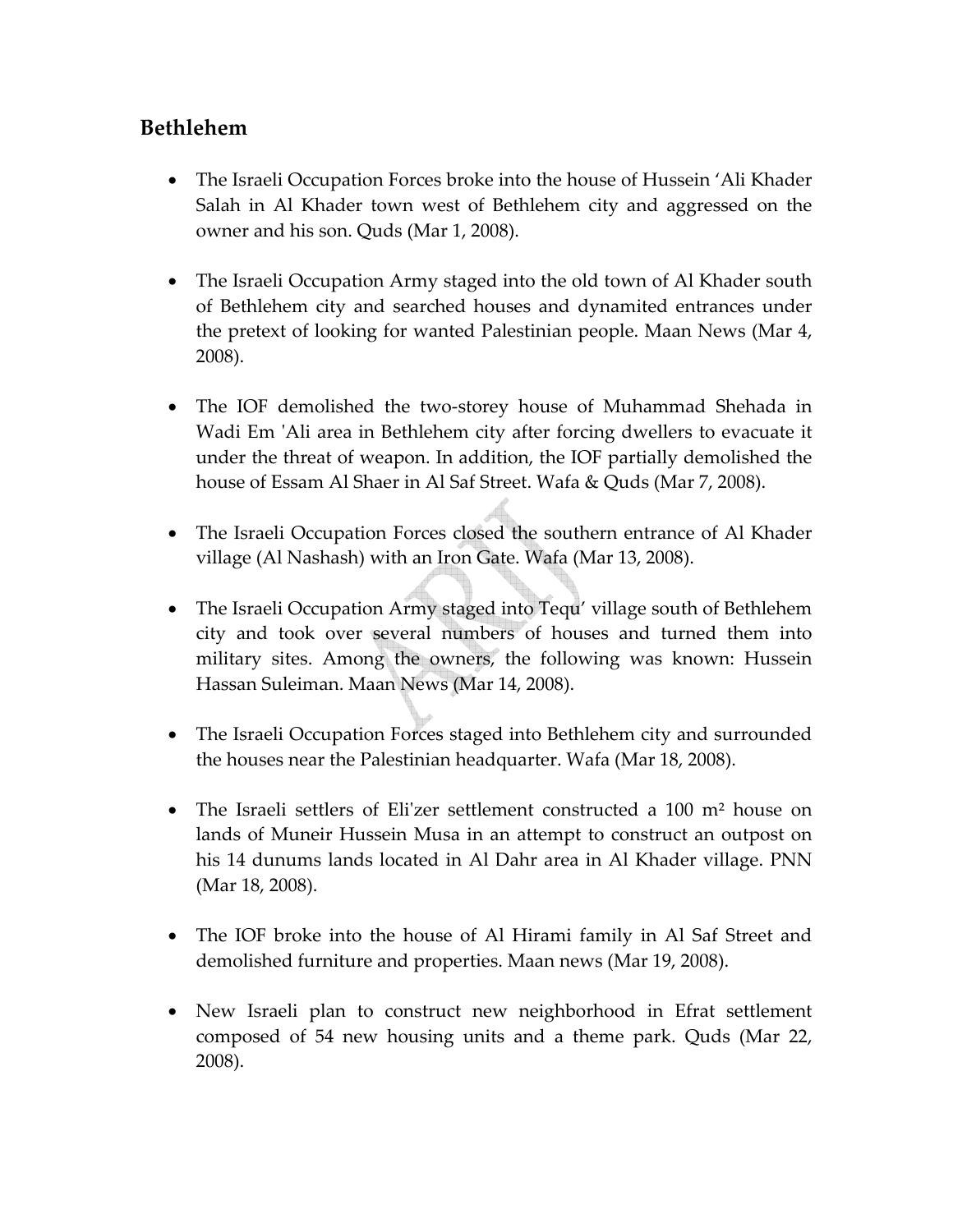- The Israeli Defense Minister Ehud Barak approved the construction of 80 new housing units between in the area between Eliʹzer settlement and Derech Ha'avot outpost in the Gush Etzion bloc of settlement. In addition, the regional Planning and Construction Committee at Jerusalem Municipality approved the rezoning of land from agricultural and industrial to residential. Haaretz & Quds (Mar 23, 2008).
- The Israeli Occupation Army closed all checkpoints located between Ramallah and Bethlehem Governorates barring Palestinian movement. The IOF also erected temporary checkpoints and detained Palestinians for hours. PNN (Mar 25, 2008).
- Israeli settlers of Efrat settlement uprooted more than 170 Olive trees in Khalayeil Al Luz area south of Bethlehem city. Lands belong to Swesat, 'Ilian, Rayan, Barakh, Abu Swai, Hwais and Sanad families. ARIJ (Mar 26, 2008).
- The IOF invaded Dar Salah town east of Bethlehem city and searched the houses of Qasim, Kamil & Khalil Isma'il Mubarak, Ibrahim & Muhammad Hussein Mubarak, Saleh Ibrahim Mubarak and Muhammad Musa Mubarak and destroyed furniture and properties. Maan News (Mar 27, 2008).
- The Israeli Occupation Forces staged into Al Balu' area in Al Khader town south of Bethlehem city and surrounded the house of Muhammad Hussein Salah under the pretext of looking for wanted Palestinian people. Wafa (Mar 27, 2008).
- The Israeli Occupation Army invaded Al Saf Street and Wadi Em 'Ali area in Bethlehem city and searched the house of Mubarak family after forcing all residents to leave the houses. Quds (Mar 28, 2008).
- The Israeli Occupation Forces staged into Al 'Asakra village southeast of Bethlehem city and surrounded the house of Fuad Khalil 'Ali. Wafa (Mar 31, 2008).
- The Israeli government agreed to unfreeze the construction of 800 housing units in Betar 'Illit settlement southwest of Bethlehem city which were scheduled to be constructed in October 2006. Haaretz (Mar 31, 2008).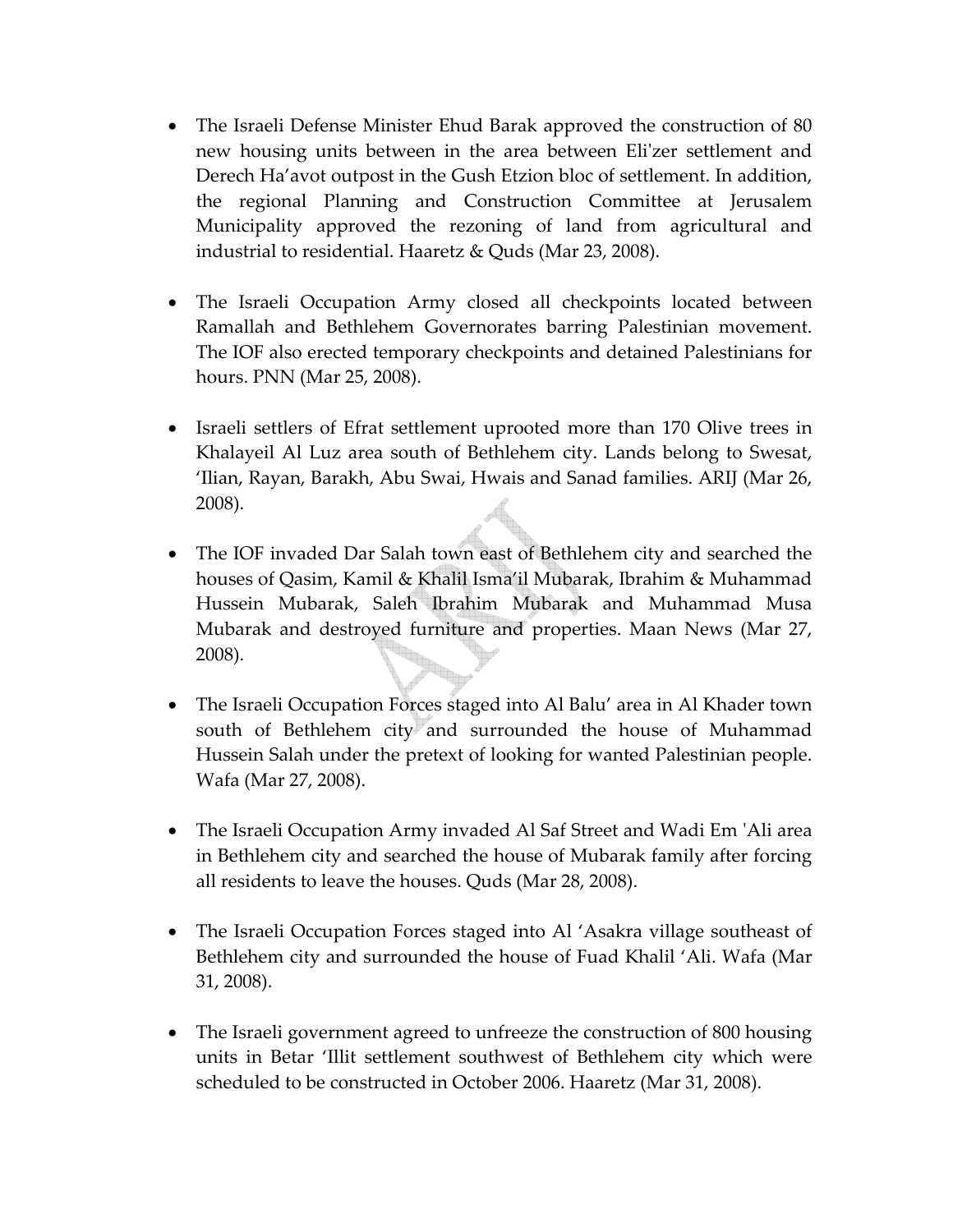## **Qalqilyah**

- The Israeli Occupation Army closed the main entrance of Hijja village east of Qalqilyah city with barbed wires and prevented Palestinian access in and out of the village. The village of Hijia is the gateway to Al Kafriat road that links the northern West Bank with its southern. Wafa (Mar 6, 2008).
- The Israeli Occupation Forces manning 'Azun 'Attma Iron Gate aggressed on Palestinian residents and hindered them from accessing the village. Quds (Mar 10, 2008).
- The Israeli Occupation bulldozers demolished a 100 m<sup>2</sup> barracks owned by Harba Tayaiha in 'Izbet Al Tabeb village east of Qalqiliya city under the pretext of being unlicensed. Wafa (Mar 11, 2008).
- The Israeli Occupation Forces invaded Qalqilyah city, searched Al Emam Mosque in the city and some commercial stores and houses of Nael Baghdady, Muhammad 'Attiya, Iyad Ibtly and Hikmat Darwish Abu 'Athba, destroying entrances and causing damages to the properties. Wafa (Mar 12, 2008).
- New Israeli plan to construct 288 new housing units in ElKana settlement. Jpost (Mar 12, 2008).
- The IOF broke into the Islamic college in Qalqiliya city, dynamited entrances and caused damages to the properties. Quds (Mar 13, 2008).
- The IOF staged into 'Arab Al Ramadin Al Shamali isolated behind the Israeli Segregation wall path in Qalqilyah city and demolished two tents owned by 'Abed Allah Saed Hassan Al Ramasin and his son Adel. In addition, the IOF demolished a store for agricultural equipments owned by 'Abed El Halim Al Ja'dedi at the northern entrance of Qalqiliya city. Quds (Mar 14, 2008).
- The Israeli Occupation authorities hindered a Palestinian company from working on the 7 kilometers road of Beit Amin‐ Habla south of Qalqilyah which connects Qalqilyah city with the villages in the south and also connects the governorate with the other Palestinian governorates in the center and north of the West Bank. Quds (Mar 20, 2008).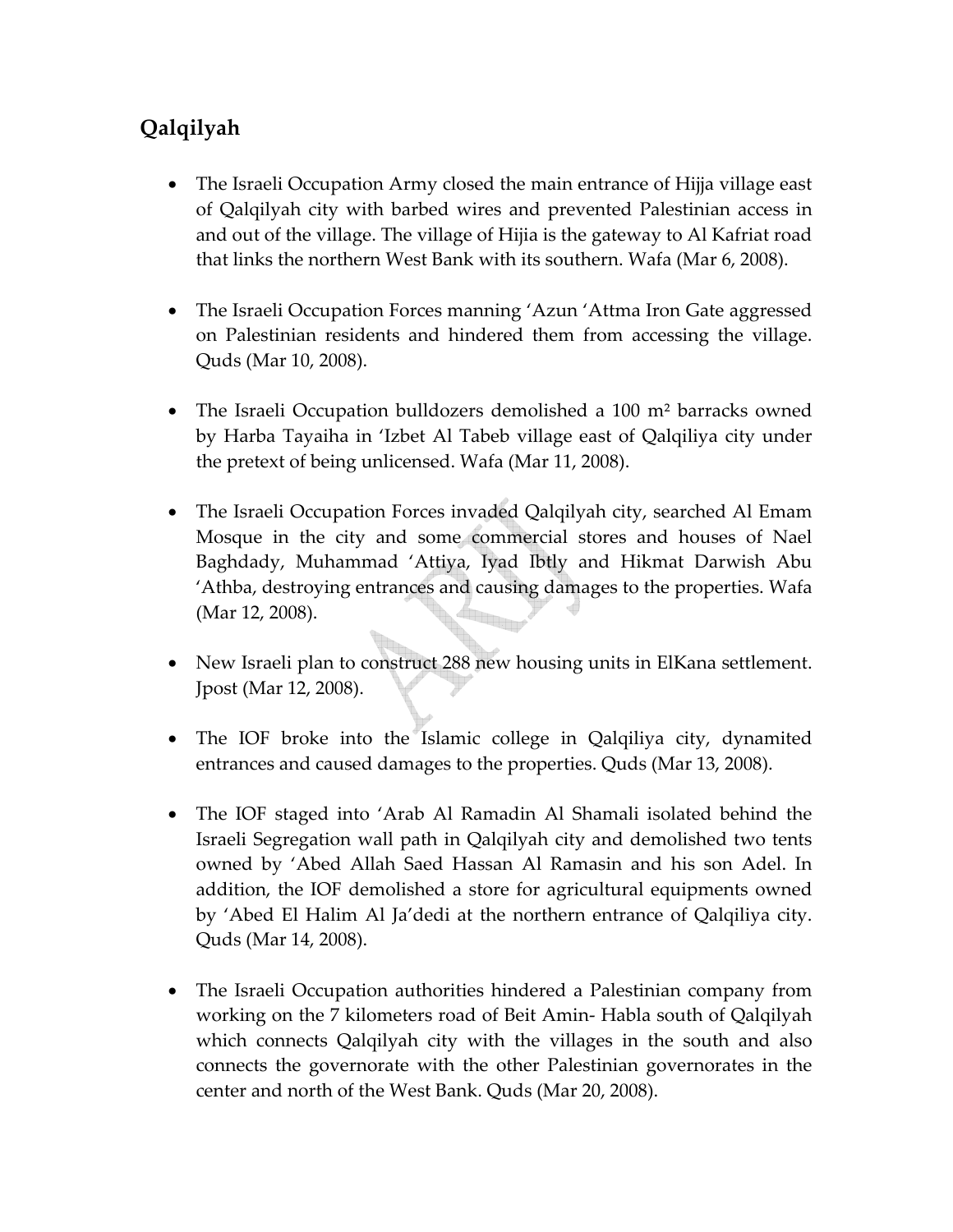- The Israeli Occupation troops staged into Qalqilyah city and surrounded the houses of Taleb Al Silmi, Khaled Al Silmi, 'Azmi Al Hijawy and Al Saman family. In addition, the IOF invaded 'Azun town village east of Qalqilyia city and broke into the house of Essam Hadoun causing loses and damages. Wafa (Mar 25, 2008).
- The Israeli Occupation Forces closed the Iron Gate constructed at 'Azun 'Attma village entrance south of Qalqiliya city and hindered villagers access. Wafa (Mar 25, 2008).
- The IOF staged into 'Azun town east of Qalqilyah Governorate and aggressed on the houses of Saher Othman Al Shilo and Yousef Salam 'Abed Allah Salim causing loses to the properties. Wafa (Mar 27, 2008).

## **Jericho**

• The Israeli settlers aggressed on Palestinian cars in Wadi El Qalt area in Jericho governorate. Wafa & Quds (Mar 7, 2008).

## **Ramallah**

- The Israeli Occupation Army staged into 'Ajjul village near Ramallah and searched Palestinian houses. Wafa (Mar 26, 2008).
- The Israeli Occupation Forces invaded Palestinian villages and towns of Beir Zeit, Deir Abu Msh'al, Al Nabi Saleh, Rafat and Al Judera in Ramallah Governorate and carried out a house to house search campaign. Wafa (Mar 27, 2008).
- The Israeli Civil Administration agreed on constructing new neighborhood "Ramat Mod'in" in Mod'in 'Illit settlement composed of 78 housing units. Yom Chadash (Mar 31, 2008).

## **Salfit**

• The IOF staged into Marda village north of Salfit and took over the threestorey house of Ghazi Zaki Al Khufash and turned it into military post. Wafa (Mar 11, 2008).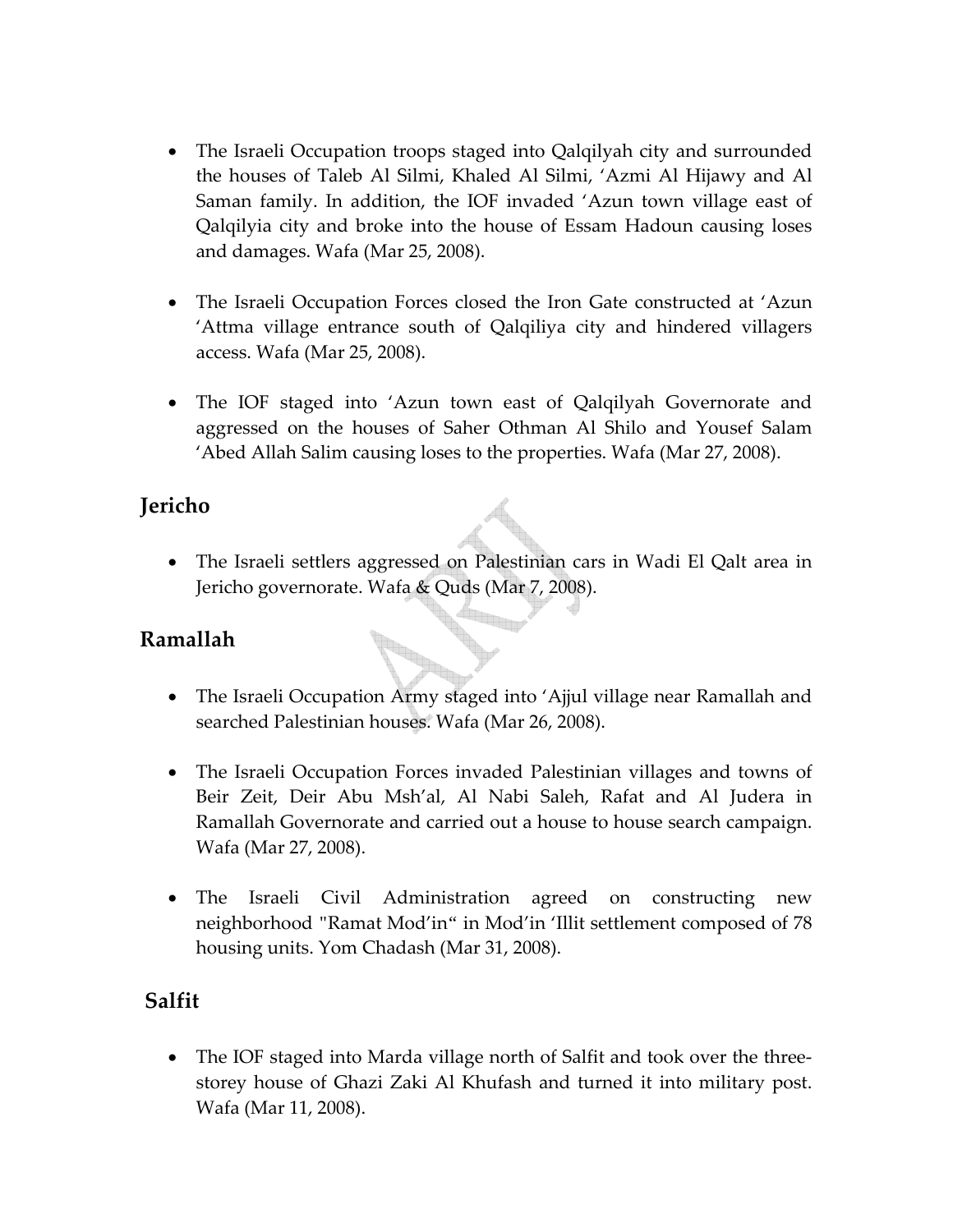- The Israeli Occupation Army hindered Palestinian landowners from accessing their agricultural lands isolated behind the Segregation Wall path in Salfit city; at the same time, IOF allowed settlers of Ariel settlement to graze their sheep in the lands. Quds (Mar 17, 2008).
- The Israeli Occupation Army manning the Iron Gates on the Segregation Wall path continued barring Palestinian landowners from Mas-ha, Deir Ballut and Al Zawiya villages from reaching their agricultural lands behinds the Wall's path. Wafa (Mar 27, 2008).
- The Israeli Prime Minster Ehud Olmert agreed on constructing 48 new housing units in Ariel settlement in an attempt to settle evacuee's of Gush Qatif. Haaretz & Arabs48 (Mar 31, 2008).

#### **Tubas**

- The Israeli Occupation Forces cut off water pipes from Palestinian agricultural lands in Al Farisiya area in the northern valleys, causing damages. Wafa (Mar 10, 2008).
- The Israeli Occupation bulldozers demolished four barracks and four animal sheds in Al Hadidiya hamlet east of Tubas city which belong to Muhammad Fahed Bani Odeh, Muhammad 'Ali Bani Odeh, 'Ali Muhammad Mifleh Bani Odeh and Omar 'Aref Muhammad Bisharat. Wafa & Quds (Mar 11, 2008).
- The Israeli Civil Administration and the Israeli Ministry of Water cut off water supply from Al Farisya and 'Ein Kashik areas under the pretext that residents misuse water springs in the area. Quds (Mar 12, 2008).
- The Israeli Forces invaded Al 'Aqaba village east of Tubas city and closed the northern entrance of the village hindering residents from accessing it. In addition, the Israeli Occupation Forces handed out residents of the village military warnings to demolish a kinder garden, to stop the constriction of Salim Muhammad Jaber house and to stop the erection of an agricultural road in the village. Wafa & Al 'Aqaba village council (Mar 13, 2008).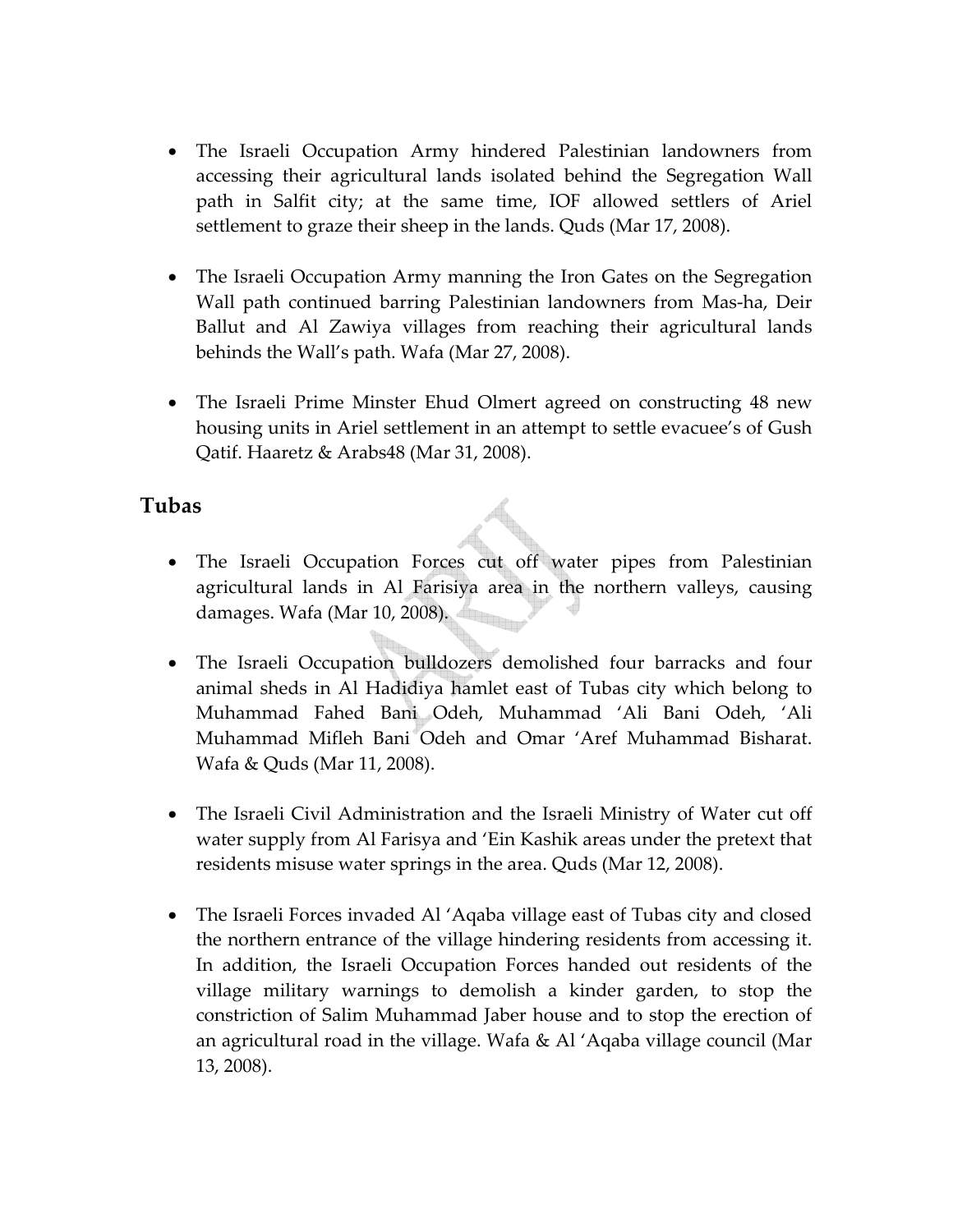- The IOF demolished five barracks in Furush Beit Dajan in the northern valleys which belong to Shihda Ibrahim Abu 'Awad and his son Muhammad, Gabriel Muhammad Hassan Saray'a and his brother. Quds (Mar 14, 2008).
- The Israeli Occupation Army staged into Al Far'a refugee camp, searched a number of houses and societies and caused damages to the properties. Wafa (Mar 18, 2008).
- The Israeli Occupation Authorities handed out resident Fayez Hamed Daraghma a military warning to evacuate his house and properties in Yirza village east of Tubas city due to its location in an area classified as closed military area. Quds (Mar 24, 2008).
- The IOF closed Tayaseer checkpoint in Tubas governorate and barred Palestinian access. Wafa (Mar 26, 2008).

## **Jerusalem**

- Part of Hakuret Al Sabra area behind Al 'Atarin Market in the old city of Jerusalem was destroyed due to the excavation activities carried out by the Israeli settlers in the area. Area where excavations are takeing place belongs to the Islamic Waqf. Quds (Mar 1, 2008).
- Israeli Jerusalem Municipality Court decided to freeze the demolition of Jamal 'Abed El Mohsin Abu Daoud (175 m²) house in Al 'Isawiya town for being unlicensed. Quds (Mar 3, 2008).
- The Israeli Occupation Forces hindered Palestinian workers from working inside Al Aqsa Mosque yard. Wafa (Mar 4, 2008).
- Employees of the Jewish company "Developing East Jerusalem" started working on the infrastructures in 'Ein Silwan Street in Silwan neighbourhood. It is worth mentioning that Palestinian families in Al Bustan area received lately military warnings to demolish their houses. Quds (Mar 4, 2008).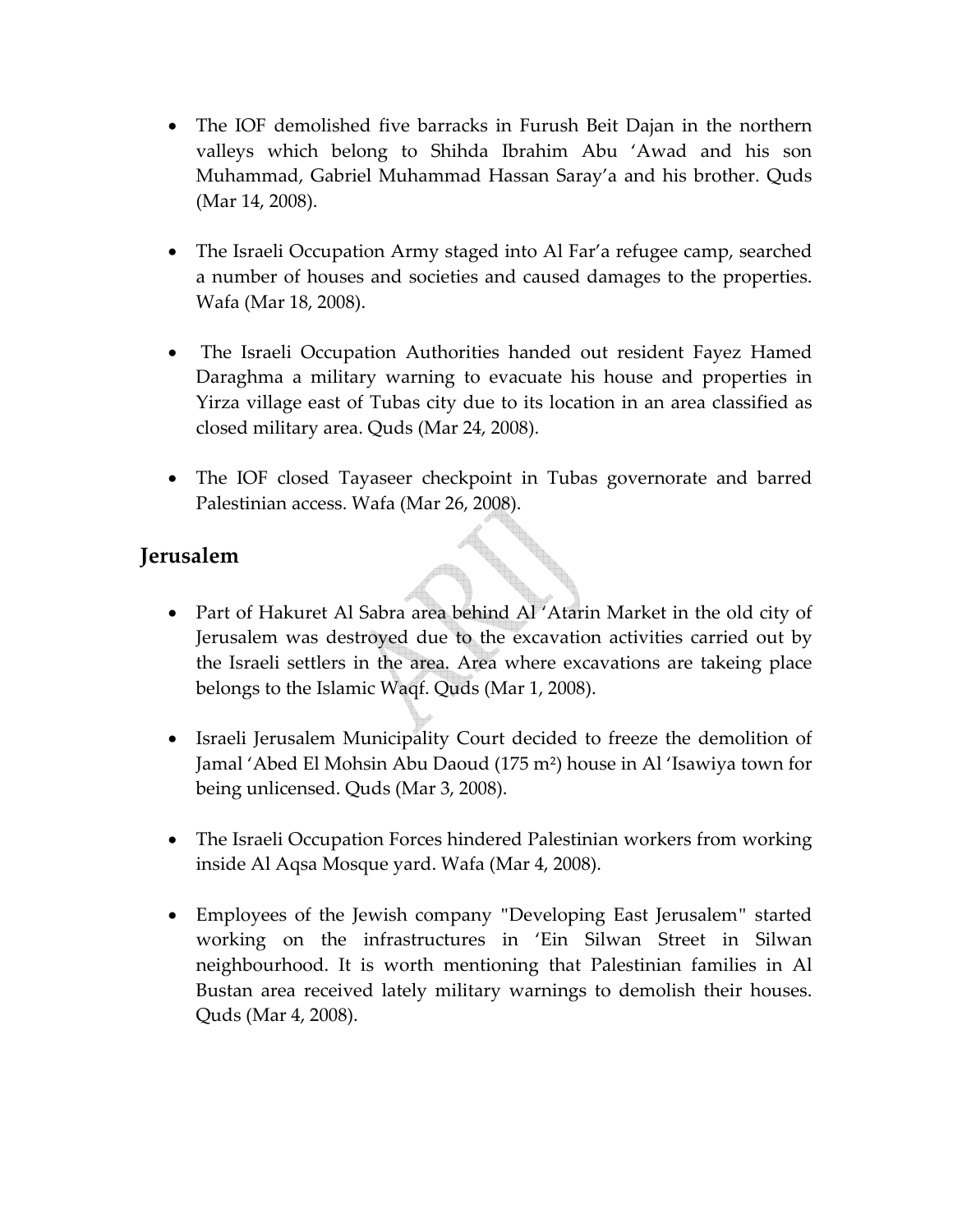- The Israeli Occupation Authorities completed the connection between the Walling Wall and Isaac Tent south of Al Wad Street in the old city. Quds (Mar 7, 2008).
- The Israeli settlers opened fire at Palestinian commercial stores in Al Suwwana neighborhood in Jerusalem city. Quds (Mar 7, 2008).
- A Group of Israeli settler's set fire in Al Sakina gate, one of the gates of Al Aqsa Mosque in the western side. Quds (Mar 8, 2008).
- The Israeli Prime Minister Ehud Olmert has approved the construction of 750 new housing units in Agan Ayelot neighborhood in Giv'at Zeev settlement northwest of Jerusalem city. Haaretz & Quds (Mar 10, 2008).
- The Israeli Minister of Housing and Construction announced about new tenders to construct 2000 new housing units in a number of settlements in the West Bank including Jerusalem. Table below illustrates the distribution of housing units to Israeli settlements.

| Settlement         | Units |  |  |
|--------------------|-------|--|--|
| Giv'at Zeev        | 750   |  |  |
| <b>Pisgat Zeev</b> | 750   |  |  |
| Har Homa           | 360   |  |  |
| Ma'aleh Adumim     | 52    |  |  |
| Alkana             | 52    |  |  |
| Efrat              | 80    |  |  |

Yetnews (Mar 10, 2008)

- Jerusalem Municipality plans to build 400 new Housing units in the eastern part of Jerusalem city, in Neve Yaccov settlement. Haaretz (Mar 10, 2008).
- The Israeli Government registered more than 120 Jewish owned properties in the Jewish Quarter in the old city of Jerusalem to the Israeli Land Administration. More than 600 other properties located east of Jerusalem to be registered too. Haaretz (Mar 11, 2008).
- The Israeli Shas party gave blessings to a project to build 800 new housing units in Kidmat Zion neighborhood east of Jerusalem city near Abu Dis neighborhood. Jpost (Mar 12, 2008).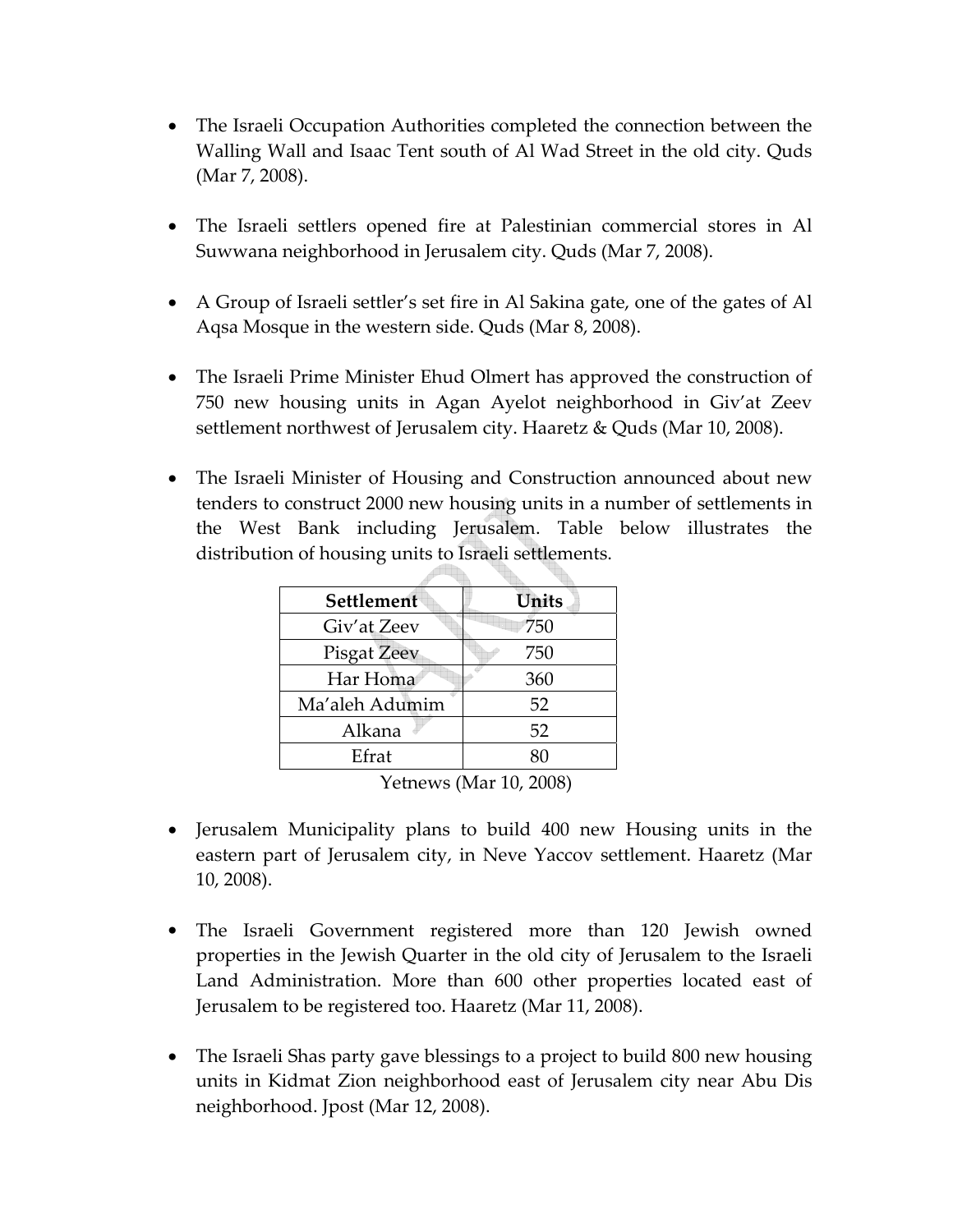- The Israeli Occupation Forces demolished the 250 m<sup>2</sup> under construction house owned by Na'im Ahmad Hassan 'Elayan in Al 'Isawiya town for not being licensed. Quds (Mar 12, 2008).
- The Israeli Occupation Forces broke into several numbers of Palestinian houses in Jabal Al Mukabbir and destroyed properties. Quds (Mar 13, 2008).
- The Israeli right wing activists threaten to demolish the house of 'Ala' Abu Idhaim in Jabal Al Mukabbir in Jerusalem. Quds (Mar 14, 2008).
- New Israeli plan holding number (Taba-5834 thousand) to construct 2337 new housing units out of 4000 units Israel announced about at earlier time of this year on 411 dunums of lands in Givʹat Hamatos settlement east of Beit Safafa town south of Jerusalem. Some of the residential buildings will be composed of five floors and some others of eighteen. Quds (Mar 15, 2008).
- The Israeli Occupation Authorities agreed on constructing 48 new housing units in Ariel settlement after freezing their construction in November 2007. In addition, the IOA proposed adding 89 housing units to Ma'ale Adumim settlement, 32 others in each of Bitar 'Illit, Sh'are Tikva and ElKana settlements. Quds & PNN (Mar 17, 2008).
- A group of Israeli settlers aggressed on Palestinian houses and cars in Al Farouq neighborhood at the entrance of Jabal Al Mukabbir area owned by Raed & Fathi Abu Al Dab'at, Mahmoud Radwan and Mahmoud Al Qaq. Quds (Mar 17, 2008).
- The Israeli Occupation Forces invaded Al 'Ezariya town east of Jerusalem city and broke into a body building club, searched the place and caused damages to the properties. Quds (Mar 18, 2008).
- The Israeli Supreme Court issued an order to stop excavation works taking place under the 900 m² property of Ahmad Siyam in Wad Hilweh area in Silwan neighborhood by the Israeli Ministry of Antiques and Al 'Ad committee. Quds (Mar 18, 2008).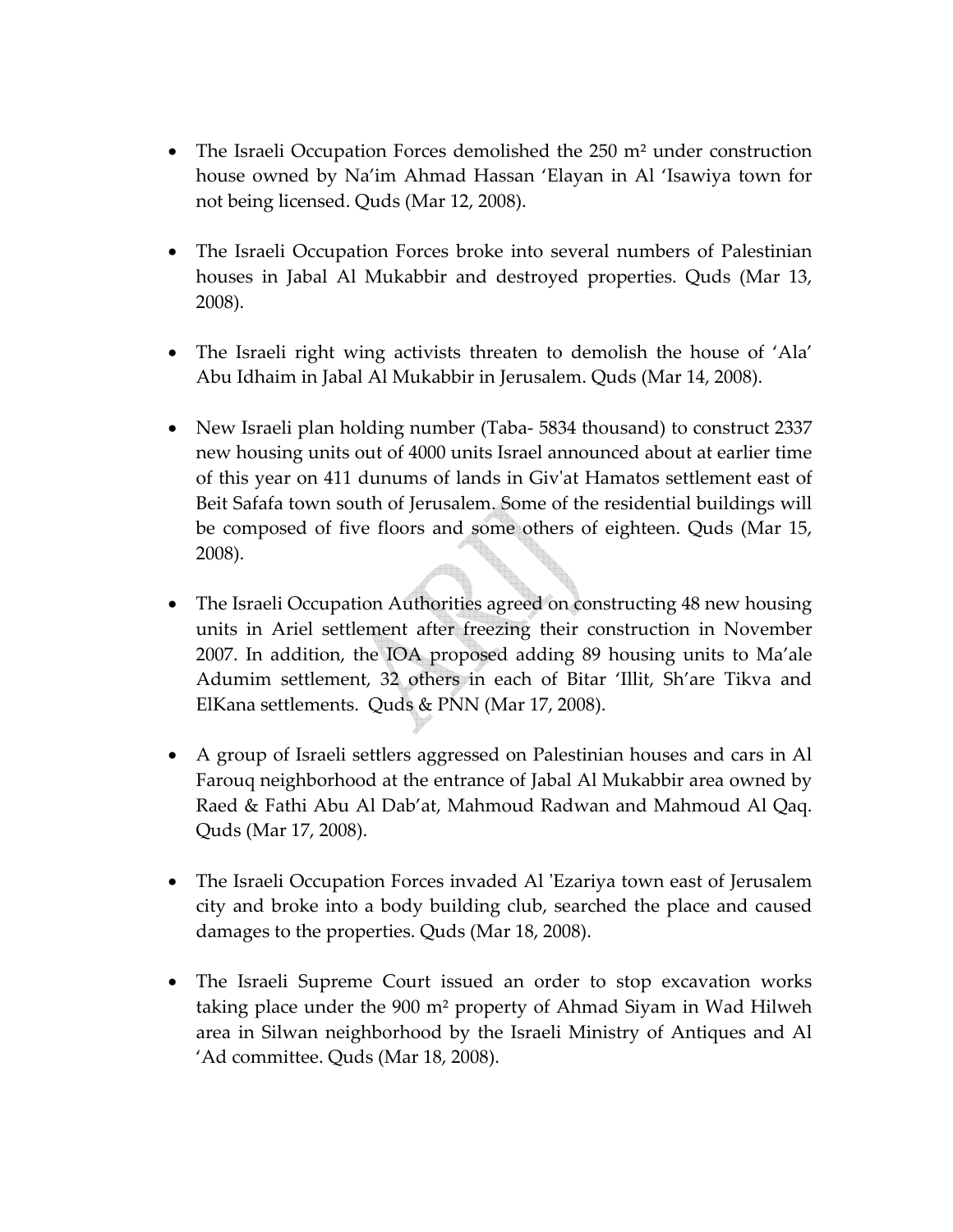- The Israeli Occupation bulldozers demolished the 150 m<sup>2</sup> house of Sa'ed 'Arman Sa'adeh and the house of Ahmad Yousef Al Nunu in Hizma village northeast of Jerusalem city under the pretext of being located in Area C. In addition, the IO bulldozers demolished the house of Fawzi Mahmoud Rabi' Ka'abneh in Al Jeeb village west of Jerusalem city due to its location within the path of the Israeli Segregation Wall path. Quds (Mar 20, 2008).
- Jerusalem Municipality handed out resident Haroun 'Ali Hassan 'Ibedat in Al Farouq neighborhood in Jabal Al Mukabbir a military warning to demolish his house for not being licensed. Quds (Mar 21, 2008).
- A group of Israeli settlers from 'Ateret Kohanim committee took over a Palestinian commercial store owned by Wisal Al Arnaout located at the Dung Gate in the old city of Jerusalem. Quds (Mar 21, 2008).
- The Israeli Occupation Authorities inaugurated new road that connects Biddu and Al Jeeb villages northwest of Jerusalem with a total cost of NIS 80 millions. Quds (Mar 24, 2008).
- The Israeli Occupation Authorities broke into the store of Walid Al Zarba in Al Wad Street in the old city of Jerusalem and confiscated some electronic devices under the prtext of not paying taxes (Arnona). Quds (Mar 26, 2008).
- The Public Security Ministry spokesman Sari Barak announced that the new Israeli Police headquarter in the E‐1 will be inaugurated on Monday. Jpost (Mar 27, 2008).
- The Israeli Occupation Authorities announced about the construction of 813 new housing units in Giv'at Hamatos settlement under plan number (Taba‐ 5834 thousand) on 415 dunums of lands. This plan is divided into four sections: (A) to construct 2337 units, (B) 813 units, (C): 549 units and (D): 1100 rooms in Hotels to be constructed west of Hebron road and south of Eged Bus station. Quds (Mar 29, 2008).
- The Israeli Occupation Army closed "Beit Hanina" road which is the only road leading to Al Nabi Samuel village. PNN (Mar 31, 2008).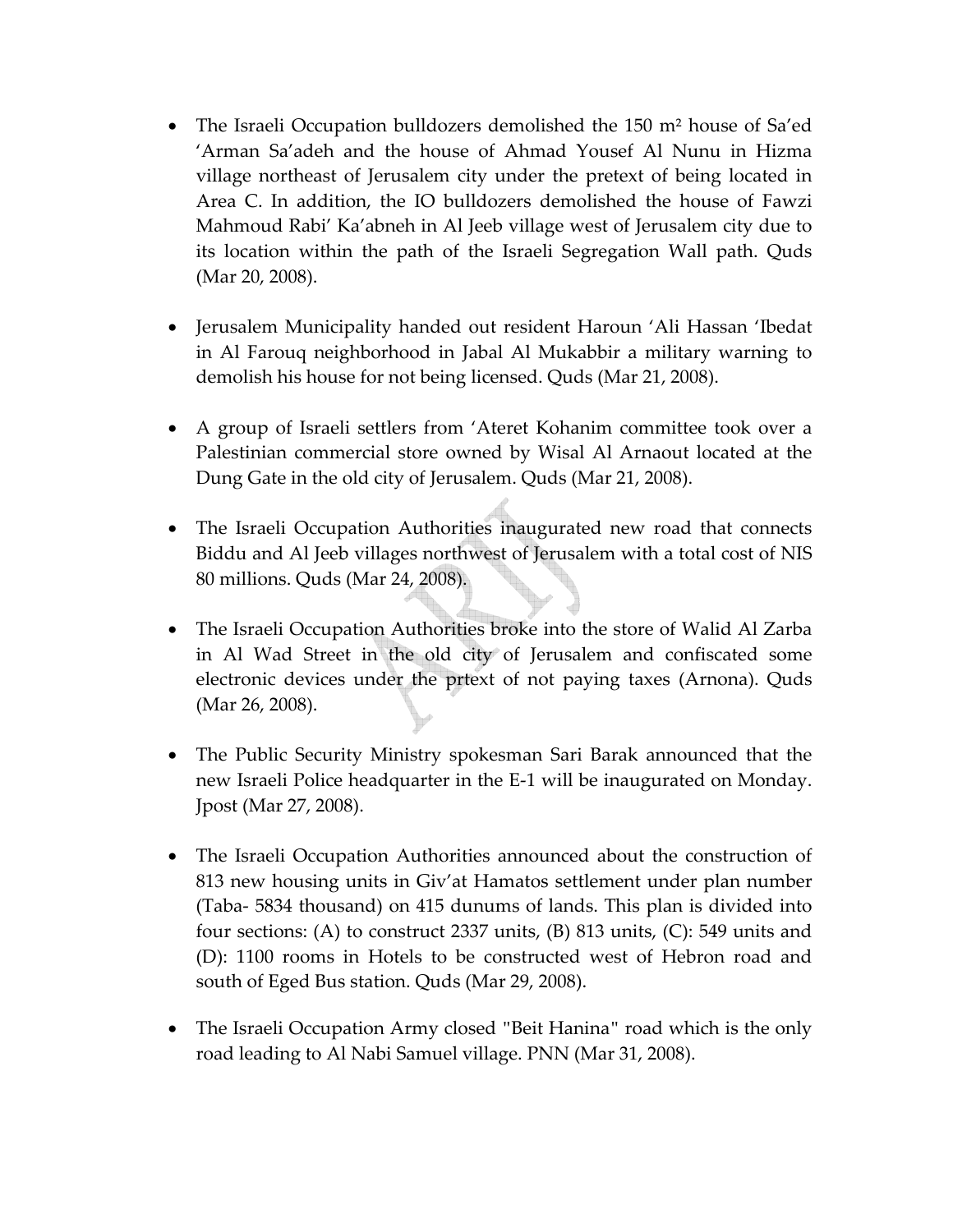• The Israeli municipality of Jerusalem approved the construction of 600 new housing units in Pisgat Zeʹev settlement, east of the 1949 Armistice Line (Green Line) as part of the plan to construct 40,000 units in the area. Haaretz & Arabs48 (Mar 31, 2008).

### **Hebron**

- The Israeli Occupation Forces broke into the house of 'Ezzat Al Natsheh in Al Salam Street in Hebron city and forced all dwellers to leave the house; in addition, the IOA erected two temporary checkpoints in Kharsa village and at Halhul bridge and prevented Palestinian access. Wafa (Mar 1, 2008).
- The Israeli Occupation troops invaded Al 'Aroub refugee camp north of Hebron city, searched houses and damaged properties after forcing dwellers to evacuate their houses under the threat of weapons. Wafa (Mar 4, 2008).
- The IOF took over the houses of Badran 'Awad and Jamal Hussein Al 'Alama each composed of two floors in Beit Ummar town north of Hebron city and turned them into military posts. Wafa (Mar 4, 2008).
- For the third day on row, the Israeli Occupation Forces invaded Al 'Aroub refugee camp north of Hebron city and aggressed on Palestinian houses, causing severe loses to the properties. Wafa (Mar 5, 2008).
- The Israeli Occupation Forces aggressed on stores related to the Islamic Charity Committee in Al Harayiq area south of Hebron city and confiscated all storage after dynamiting entrances and walls. Wafa (Mar 6, 2008).
- The IOF took over the house of Ahmad Yunis Abu 'Ayash in Beit Ummar town north of the city and turned it into military site; in addition, other houses in Dura town southwest of Hebron governorate were occupaied. Wafa (Mar 9, 2008).
- The Israeli Occupation Army invaded Damra, Al Hawouz, Ras Al Jura, Wad Abu Katila and Qarn Al Thur neighborhoods in Hebron city and searched Palestinian cars. Wafa (Mar 11, 2008).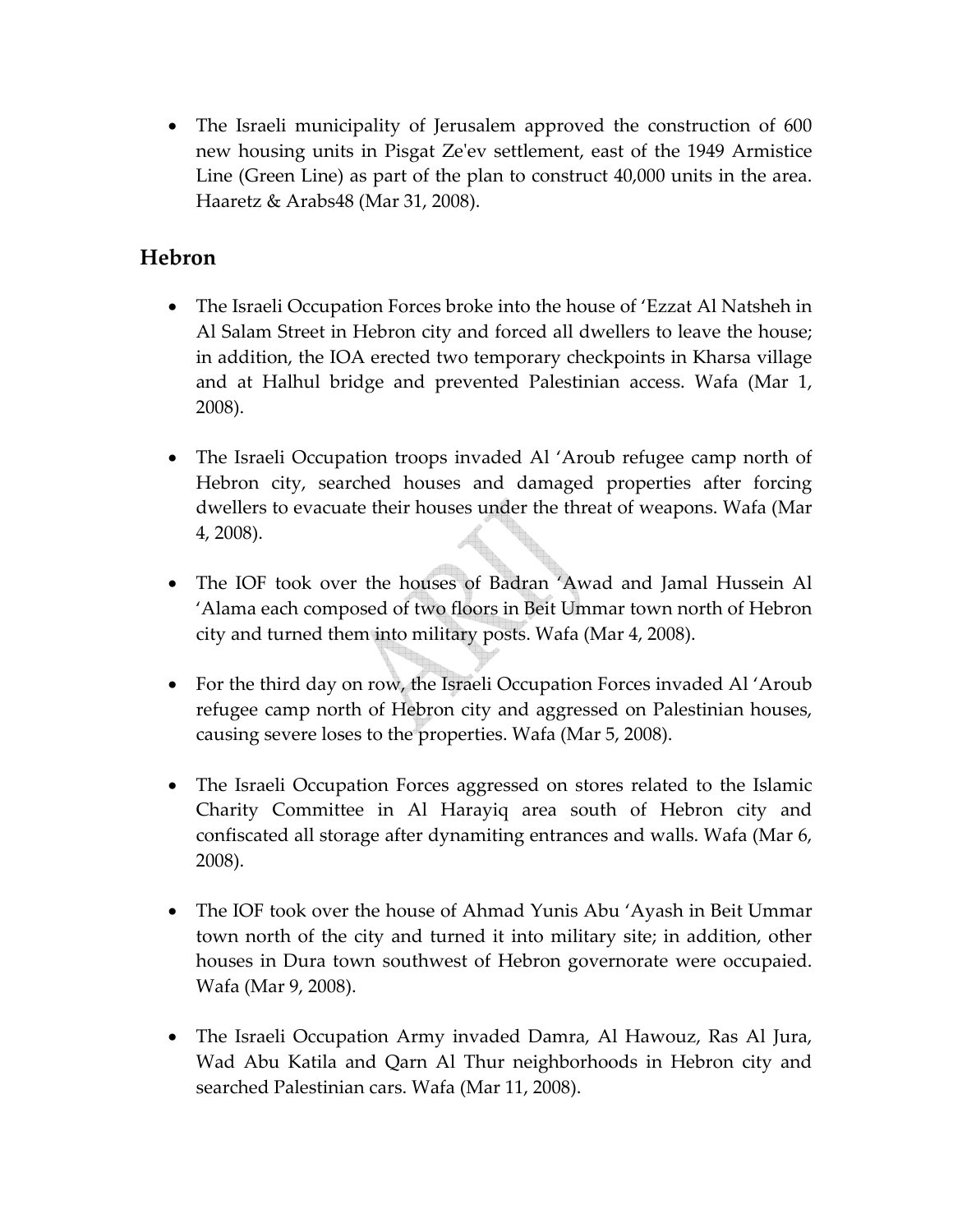- The IOF broke into the house of Naser Al Rajaby in Jabal Jouhar east of Hebron city along with another two houses owned by Taleb and Nathmi Al Jamal in Abu Sneineh neighborhood causing damages to the properties. Wafa (Mar 13, 2008).
- The Israeli Occupation Forces attacked several Palestinian shepherds while they were grazing their sheep in their lands in Khourba valley in Hebron. IMEMC (Mar 14, 2008).
- Israeli settlers accompanied by the IOF barred Palestinian landowners from accessing their 500 dunums of lands near Karmel settlement east of Yatta town. Lands belong to: 'Abed Al Hathalin, Muhammad Issa Abu Himad, Salman Shihda Abu Himad, Badr Far'esh and brothers, Odeh & 'Awad Shatat and the families of Shathran, Daoud, Abu 'Abed and 'Awad. Wafa (Mar 16, 2008).
- The IOF invaded Al Fuwwar refugee camp south of Hebron city and searched the houses of Yousef Husseny Shalon, Yousef Rizqa Al Ra'i, Yasir Al Ra'i and Munther 'Abed El Hadi Al Qasas. Wafa (Mar 18, 2008).
- The IOF erected temporary checkpoint in Beit 'Enoun area connecting Sa'er town with Hebron city and detained residents for hours. Quds (Mar 18, 2008).
- The Israeli Occupation troops invaded Deir Samit village southwest of Hebron city and searched the houses of Muhammad and Odeh Khalil Odeh. Wafa (Mar 19, 2008).
- The Israeli Occupation bulldozers demolished six houses along with tents and animal sheds in Imneizl, Al Sirat and Faqaqis hamlets east of Yatta town turning them into heaps of rubbles. Houses belong to Isma'il Ibrahim Al 'Adra (80 m²), Yasir Muhammad Al 'Adra (Two‐ storey house), Ibrahim Nu'man Abu 'Aram, 'Abed El 'Aziz Na'amin, Ibrahim Khalil Abu Qabita and 'Abed Salameh Rashid. Wafa (Mar 19, 2008).
- The Israeli settlers occupying Al Rajabi building east of Hebron city aggressed on Palestinian houses and stores in Wadi Al Hasin, Wadi Al Nasara and Al Ras areas in the city causing damages and loses; in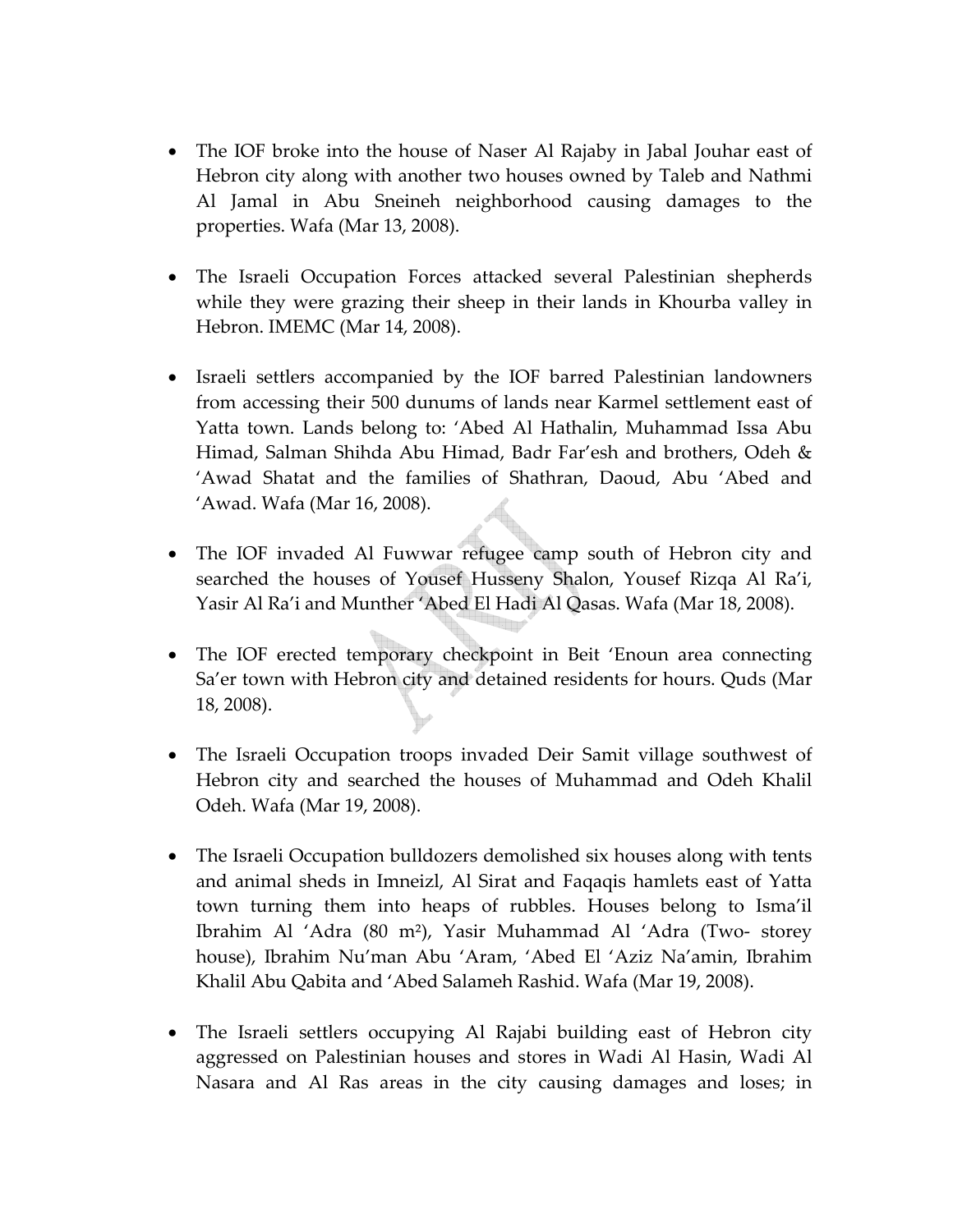addition, settlers forced Palestinian owners to close their commercial stores located nearby the occupied building. Quds (Mar 22, 2008).

- The Israeli Occupation bulldozers destroyed hundreds of dunums of lands in Al Burj, Deir Al 'Asal Al Tahta & Al Fuqa, Al Majd and Sika villages southwest of Hebron Governorate near the 1949 Armistice Line (Green Line) to erect "Trans Israel road". Wafa (Mar 23, 2008).
- The Israeli settlers aggressed on Palestinian houses in Tel Al Rumeida neighborhood in the old city of Hebron causing panic and fear to residents and damaging properties. Wafa (Mar 24, 2008).
- The Israeli Occupation Forces staged into Dura town south of Hebron and searched the houses of Fawzi Muhammad Abu 'Atwan, Muhammad 'Amr and 'Abed Allah 'Amr. Wafa (Mar 24, 2008).
- The Israeli Occupation Forces broke into Hebron Charity house for orphanages in Dwarban area in Hebron city and caused loses. Quds (Mar 24, 2008).
- The IOF broke into Al Huriya and Siraj Radio Stations in Hebron city and confiscated computers and documents. Maan News (Mar 24, 2008).
- The Israeli Defense Minister Ehud Barak approved the transfer of five caravans to the settlement of Teneh Omarim south of Hebron to settle Israeli evacuees from the Gush Qatif settlement of Morag in the Gaza Strip. Haaretz & Quds (Mar 26, 2008).
- The IOF searched several numbers of houses in Al Mintar area northeast of Yatta town and destroyed properties. Among owners, the following were known: Kamal Ahmad 'Abed El Kamil Abu Zahra, Fadel 'Ali 'Abed Allah Abu 'Ali, Mahmoud Salim Rashid, Ahmad Jaber Bahis and Ahmad Shihada Abu Zahra. Wafa (Mar 26, 2008).
- Israeli settlers of Havat Ma'on aggressed on Palestinian shepherds and their sheep's in Al Tuwani village south of Hebron city. IMEMC (Mar 27, 2008).
- The IOF broke into the house of Shihab Al Natsha in Al Salam Street in Hebron city, searched the house after forcing all dwellers to evacuate it. In addition, the Israeli troops broke into a commercial store owned by Kamil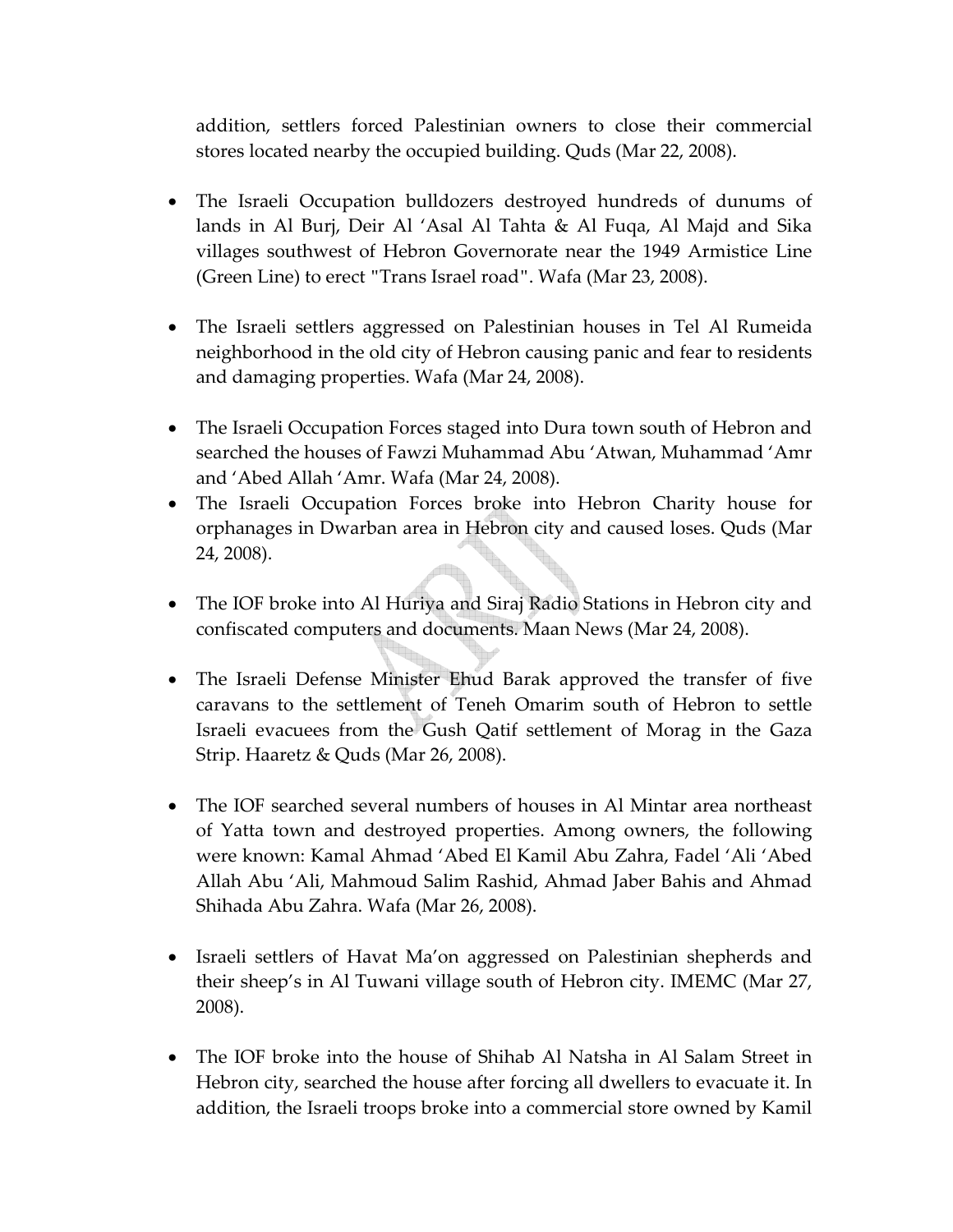'Ali Al Huroub in Kharas town and destroyed products. Wafa (Mar 27, 2008).

- The Israeli Occupation Forces broke into Hebron Charity house for orphanages in Al Salam Street in Hebron city and confiscated properties. Quds (Mar 30, 2008).
- The Israeli Occupation Forces closed the main entrances of Beit Ummar town and Al 'Aroub refugee camp and hindered access into and out of the two communities. Wafa (Mar 31, 2008)

#### **Tulkarm**

- The Israeli Occupation troops invaded the eastern neighborhood of Tulkarm city and searched houses, causing damages to the properties. In addition, the IOF erected temporary checkpoint on the main entrance of Al Jarushiya town north of Tulkarm city and prevented resident's access. Wafa (Mar 3, 2008).
- The Israeli Occupation Forces invaded Nablus Street and the western neighborhood of Tulkarm city along with the villages of Beit Lid and Zeita and searched Palestinian houses. Among the owners, the following was known: Jamel Zebady. Wafa (Mar 11, 2008).
- The Israeli Occupation Authorities staged into Jubara town in Tulkarm city and handed residents Fuad Muhammad Taher Omar and Akram Mahmoud Omar military warnings holding numbers (121325) and (121324) to stop the construction at their houses. Jubara village council (Mar 11, 2008).
- The Israeli Occupation bulldozers demolished the house of Yousef 'Abed Allah Hamad in Seida town north of Tulkarm city. Wafa (Mar 12, 2008).
- The Israeli Occupation Authorities handed resident Yousef 'Ali Mas'oud Bderat in Al Ras village south of Tulkarm city military order # (216/03) to demolish his two‐storey house trapped inside the path of the Israeli Segregation Wall. Mr. Yousif was given three days to evacuate his house claiming that the house is close to the wall's path and therefore must be demolished. Wafa (Mar 17, 2008).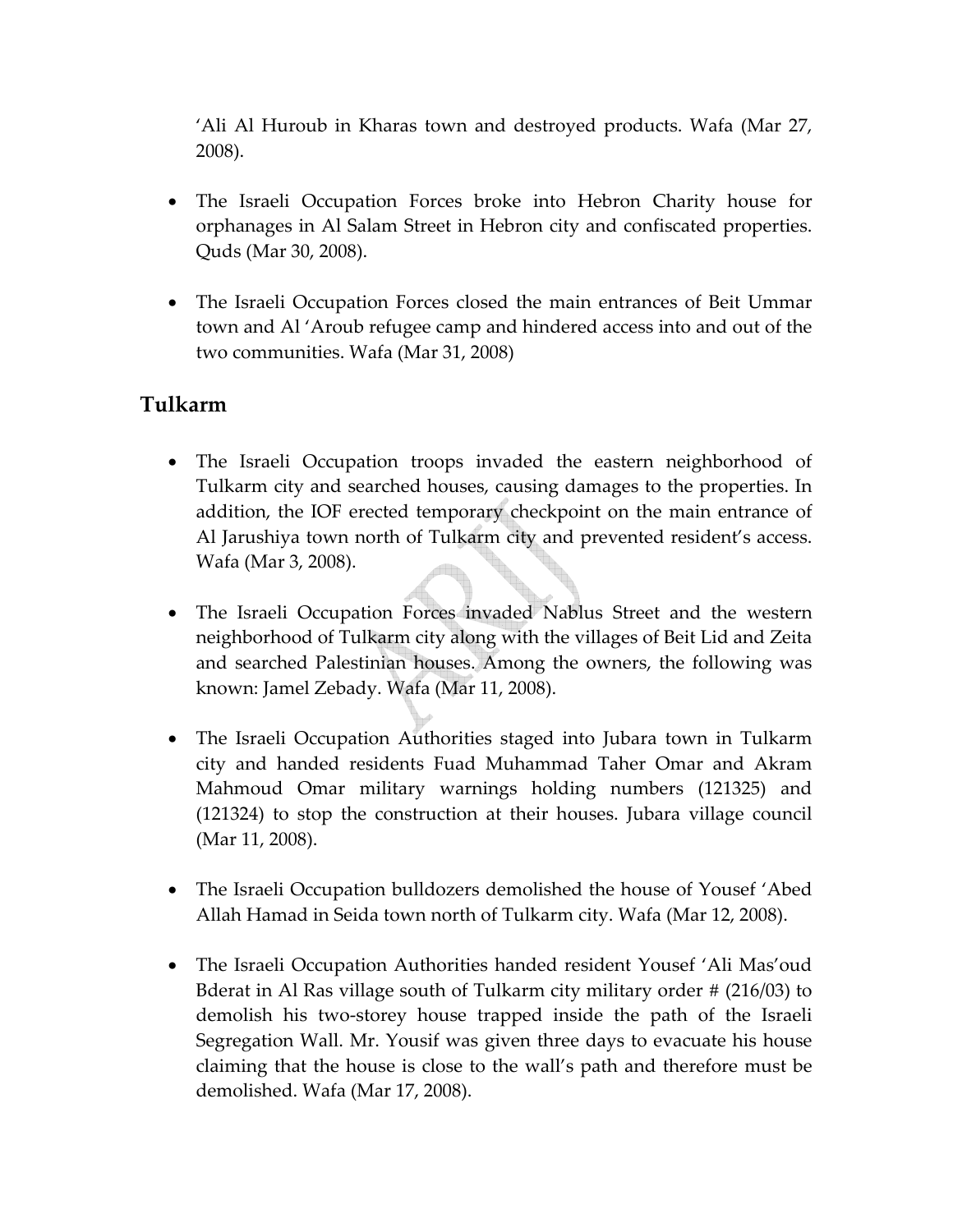- The Israeli Occupation troops invaded Qaffin town north of Tulkarm city and searched the house of Walid Muhammad Sabah causing loses and damages to the properties under the pretext of looking for wanted Palestinian people. Maan news (Mar 19, 2008).
- The IOF invaded the western neighborhood of Qaffin town north of Tulkarem Governorate under heavy barrage of gunfire and carried out a house to house search. Wafa (Mar 25, 2008).
- The IOF staged into Qaffin town north of Tulkarm city and searched tens of Palestinian houses. Quds (Mar 26, 2008).
- The Israeli Occupation Army aggressed on Palestinian houses in Jubara hamlet south of Tulkarm city, destroyed entrances and furniture after forcing residents to leave the houses under the threat of weapons. Wafa (Mar 27, 2008).
- The IOF staged into Bal'a and 'Anabta towns in Tulkarm and searched Palestinian houses; in addition, the IOF closed the main roadway linking between Bizariya and Ramin towns and detained Palestinians for hours. Maan News (Mar 27, 2008).

#### **Nablus**

- The Israeli Occupation Army broke into the Palestinian directorate of Education headquarter in Huwwara town south of Nablus governorate, aggressed on the properties and caused damages. Wafa (Mar 3, 2008).
- The IOF erected a checkpoint at the entrance of Bita town and hindered Palestinian access in or out of the town. Quds (Mar 4, 2008).
- The Israeli Occupation troops broke into the Palestinian houses in Tal village west of Nablus city and caused panic to residents; at the time, Israeli settlers aggressed on the houses of Burin town south of the city and caused damages to the properties. Quds (Mar 5, 2008).
- The Israeli Occupation Forces broke into a Secondary Male School in Huwwara town south of Nablus city and detained students in one room;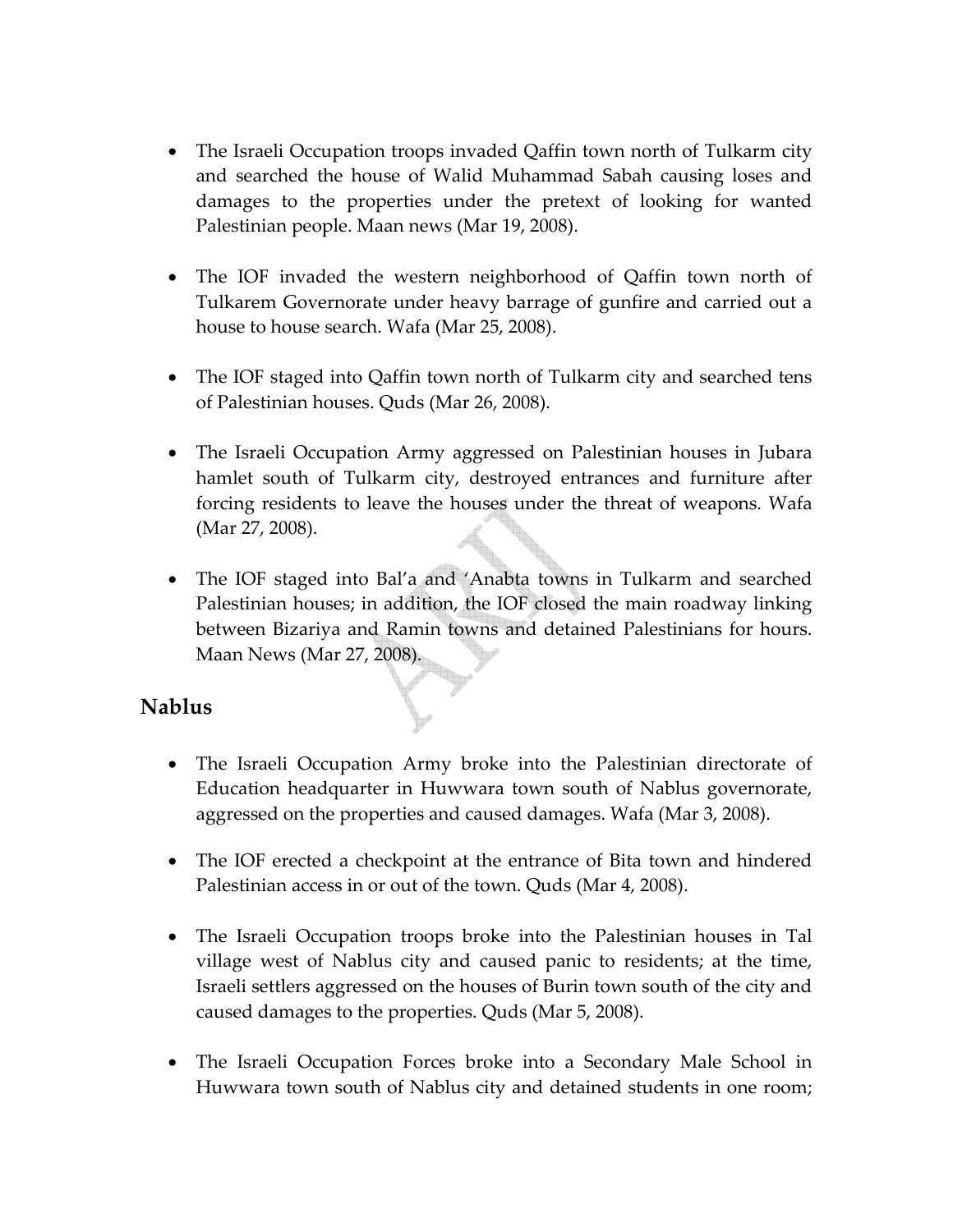In addition, the IOF broke into the house of Na'em Ibrahim As'ad Dmaydi and caused damages to the properties. Wafa (Mar 9, 2008).

- The Israeli Occupation Forces staged into Nablus city, Balata refugee camp, Deir Sharaf, Qusin, 'Asera Al Shamaliya and Deir Al Hatab villages searched houses and caused severe damages to the properties. Quds (Mar 10, 2008).
- The Israeli Occupation bulldozers demolished a room owned by Issa Raed Hinny in Beit Furik town east of Nablus city for being unlicensed and destroyed tens of fruitful trees. Quds (Mar 13, 2008).
- The Israeli Occupation Army continued closing Qaryout-Ramallah road with cement blocks and barred Palestinian residents from using it. Wafa (Mar 17, 2008).
- The Israeli Occupation Army closed Huwwara checkpoint south of Nablus city and prevented residents from accessing in and out of the city. Wafa (Mar 19, 2008).
- The Israeli settlers of Eli, Shilo and Ma'ale Levona constructed a monument for their killed soldiers on the main entrance of Al Lubban Al Sharqiya village. Quds (Mar 20, 2008).
- The Israeli Occupation Troops invaded Sura village west of Nablus city and broke into the store of Sami 'Aref Abu Traba and into the coffee shop of Badr 'Aref 'Awad. Wafa (Mar 23, 2008).
- The Israeli Occupation Army broke into Balata refugee camp east of Nablus city searched houses and turned them into military posts. Among owners, Mr. Saleh Abu Hamada was known. Wafa (Mar 25, 2008).
- The Israeli Occupation Army closed the western entrances of Bita town south of Nablus city with earth mounds and barred Palestinian movement. Quds (Mar 25, 2008).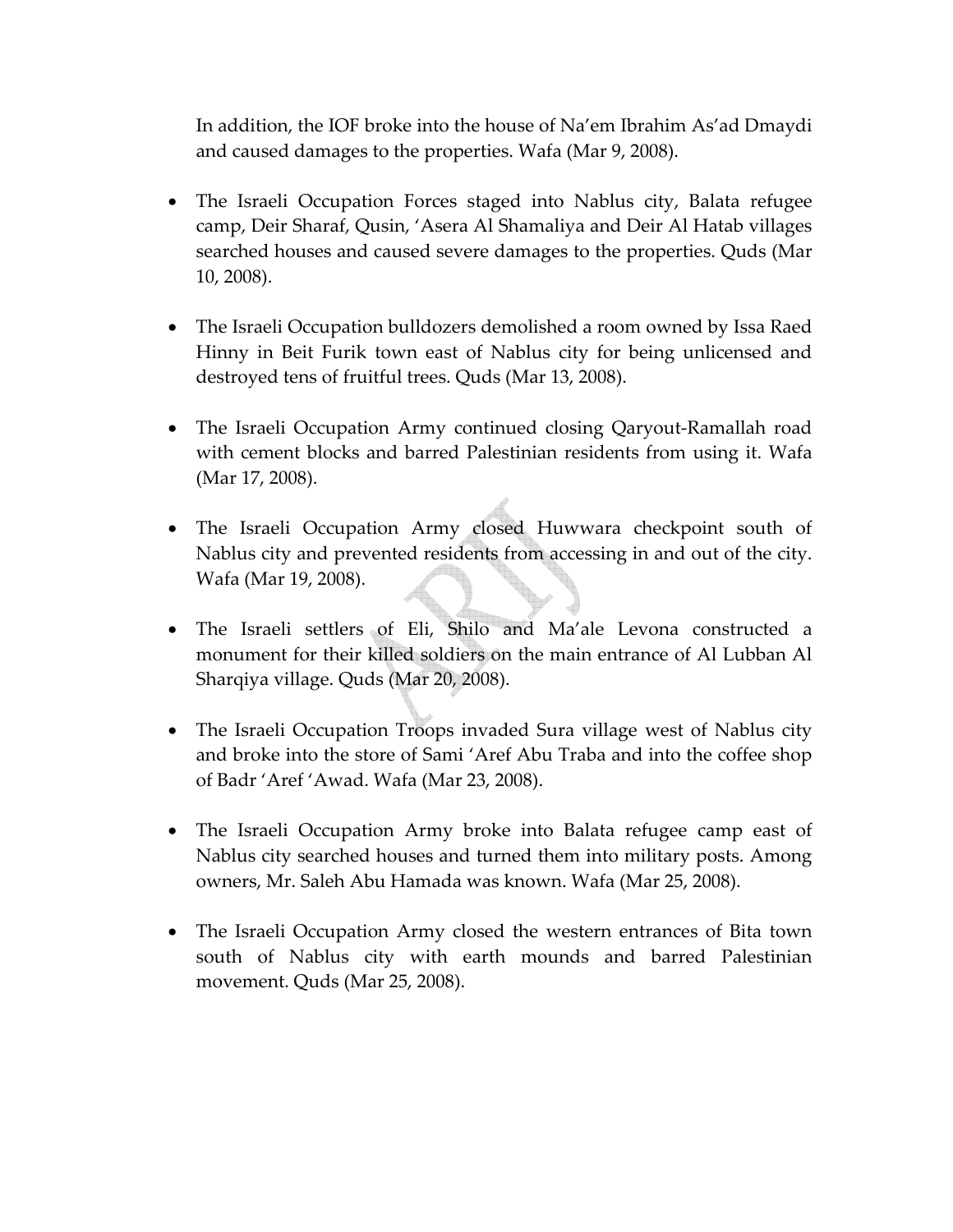## **Jenin**

- The Israeli Occupation troops invaded Qabatyia and Silet Al Harithiya towns in Jenin, carried out a house to house search and forced residents to stay in cold weather under the pretext of looking for wanted Palestinian people. Wafa (Mar 5, 2008).
- The Israeli Occupation Forces invaded Qabatiya town searched houses and broke into the Mosque in middle of the town after dynamiting its main entrance. Wafa (Mar 6, 2008).
- The Israeli Occupation Army erected two temporary checkpoints on the eastern and southern entrances of Al Zababdeh town south of Jenin city and barred Palestinian movement. Wafa (Mar 10, 2008).
- The Israeli Occupation Forces broke into the three-storey house of Hussny Anis Al Sa'dy in Jenin city and caused severe loses to the properties after confiscating papers and documents of landownership. Quds (Mar 10, 2008).
- The Israeli Occupation Army invaded Jenin city and dynamited the entrances of commercial stores in the city under the pretext of looking for wanted Palestinian people, causing damages to the properties. Wafa (Mar 11, 2008).
- The IOF broke into Al Majd Radio Station in Jenin city, demolished properties, confiscated files and sealed it with Oxygen. Wafa (Mar 11, 2008).
- The Israeli Occupation Army invaded Deir Abu D'aief village east of Jenin city and surrounded the house of Muhyi Yasin and forced residents to evacuate the house under the threat of weapons. Quds (Mar 16, 2008).
- The Israeli Occupation Forces staged into Jenin refugee camp and broke into Palestinian houses in the camp causing severe loses. Among the owners, Mr. Majed Turikman was known. Wafa (Mar 17, 2008).
- The IOF partially demolished the house of Nabil Al Zoz near the old Mosque in Al Zababda town south of Jenin city. Wafa (Mar 18, 2008).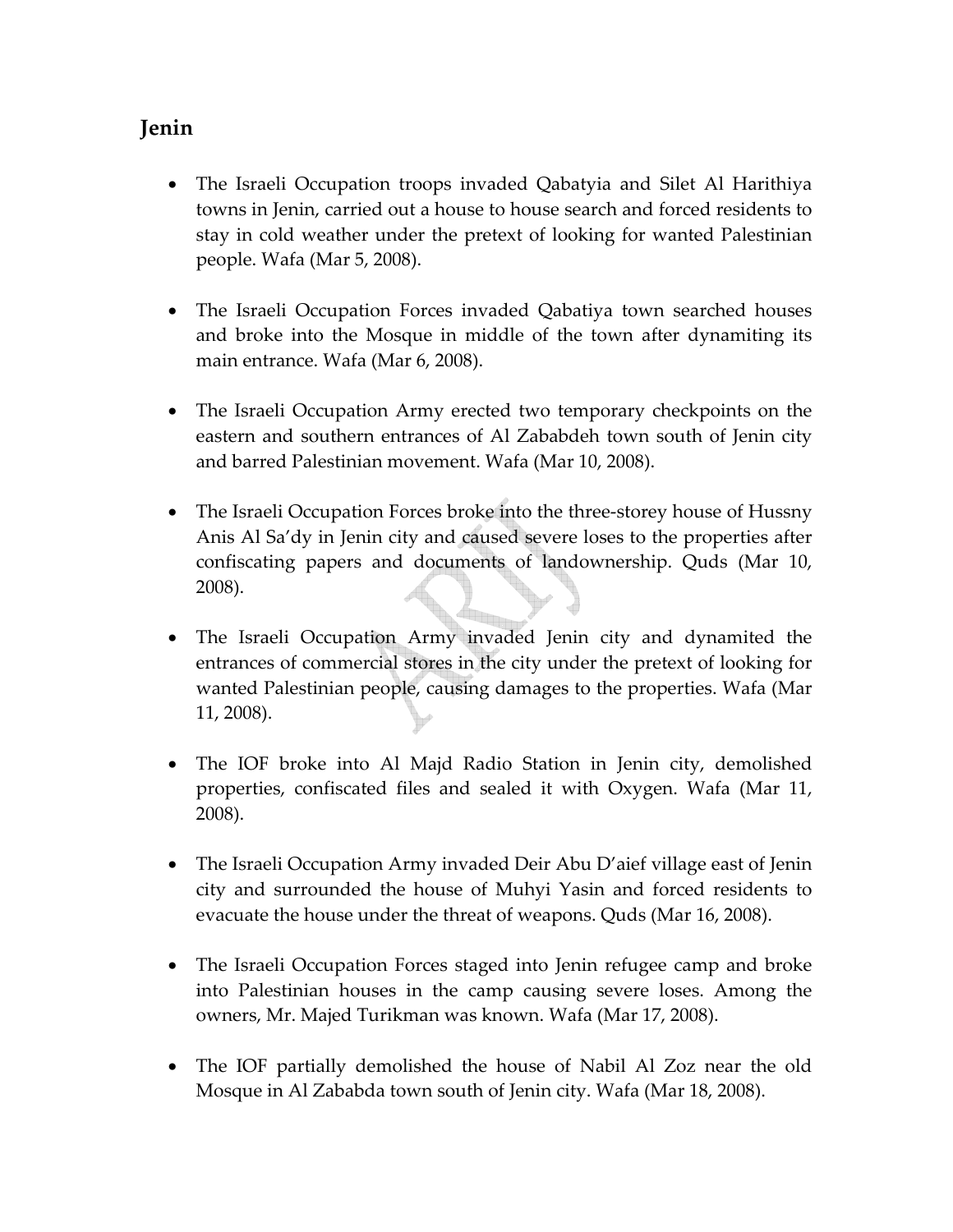- The Israeli Occupation bulldozers demolished the 50  $m<sup>2</sup>$  room of Tawfiq Qabha in Barta'a Al Sharqiya village southwest of Jenin city for being built without permits. Maan news (Mar 19, 2008).
- The IOF broke into the house of Bilal Kamil in Qabatyia town southwest of Jenin city and destroyed all properties; in addition, the IOF broke into Al Nahda women society and caused severe loses to the properties. Quds (Mar 21, 2008).
- The Israeli Occupation Forces broke into Al Bariq Company in Al Rama village southwest of Jenin city and confiscated computers and files after destroying properties. Quds (Mar 23, 2008).
- The IOF broke into Jenin Charity Committee and Al Hanan School and caused damages to the properties. Quds (Mar 24, 2008).
- The Israeli Occupation Army closed all entrances and roads leading to the Arab American University in Jenin and prevented students from reaching it. Quds (Mar 24, 2008).
- The IOF staged into Qabatyia and Al Yamun towns in Jenin Governorate and searched a number of Palestinian houses causing damages to the properties. Among the owners, Mr. Kamal Kamil Abu Zeid was known. Wafa (Mar 25, 2008).
- The IOF and under the heavy barrage of gunfire staged into Jenin city and broke into a residential building, some commercial stores and public societies after dynamiting their entrances. Wafa (Mar 26, 2008).
- The Israeli Occupation troops broke into the houses of 'Abed El Fatah Khazima and 'Ala Abu Al Rab in Qabatyia town south of Jenin city and destroyed all furniture and properties. Quds (Mar 26, 2008).
- The Israeli Occupation Army invaded Jenin city and the towns of Kafr Ra'i and Deir Abu D'eif and aggressed on some Palestinian houses causing damages to the properties. Wafa (Mar 31, 2008).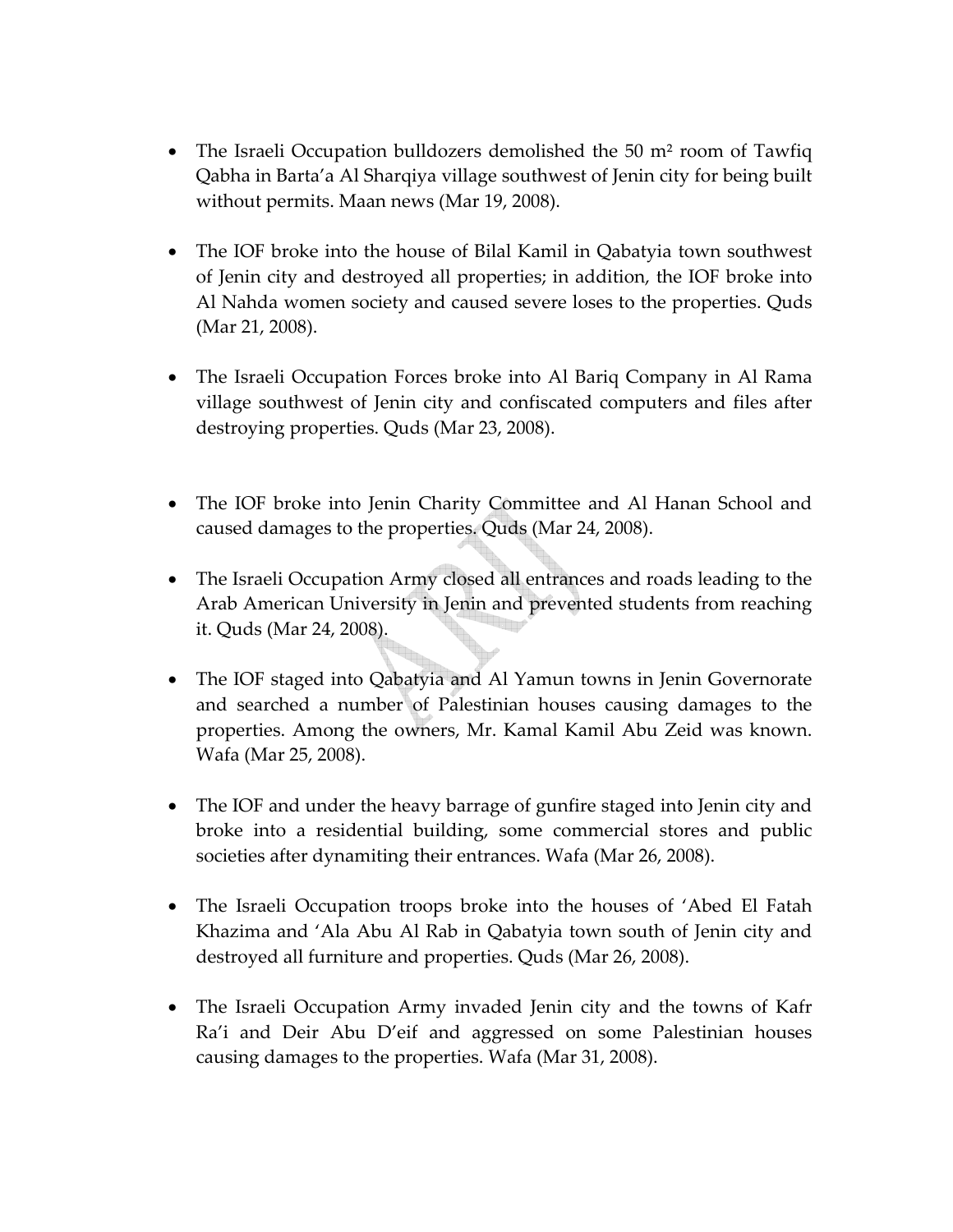### **Others**

- The Israeli Minister of Defense reached an agreement with the Israeli settlers to evacuate 26 Israeli outposts in the West Bank which were constructed after March 2001 (according to Road Map); Migron outpost is among the 26 outposts scheduled to be evacuated. It is worth mentioning that settlers will be relocated in the Israeli settlement blocs in the West Bank. Quds (Mar 7, 2008).
- The Israeli Occupation bulldozers demolished the house of Rami Fahmy Al Lidawy in Qalanswa city inside 1948 borders. Wafa (Mar 9, 2008).
- The Israeli Interior Minister and IDF Central Commander approved the transfer of Mod'in 'Illit settlement into a city; the settlement thus becomes the fourth Jewish city in Judea and Samaria, following Ariel, Ma'ale Adumim and Beitar 'Illit. Israel National News (Mar 12, 2008).
- The Israeli Occupation bulldozers demolished the two-storey house of Ghazi Abu Sha'ban in Al Lud city for being unlicensed. Arabs48 (Mar 15, 2008). **form**
- The Israeli Occupation Authorities plan to confiscate hundreds of dunums of lands owned by 40 Palestinian families in Shibli village to expand road # 65. Arabs48 (Mar 15, 2008).